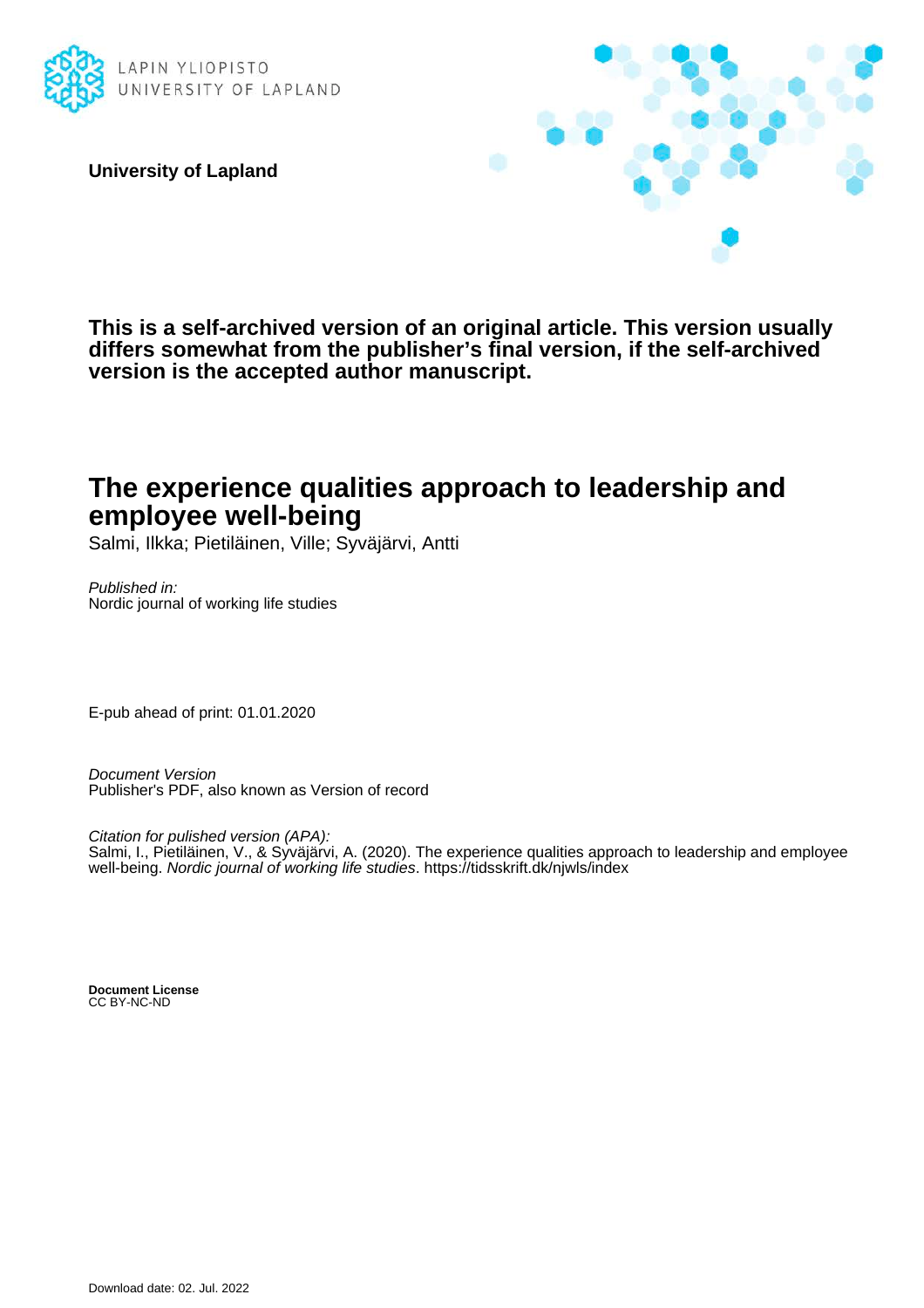

# The Experience Qualities Approach to Leadership and Employee Well-being<sup>1</sup>

#### **Ilkka Salmi<sup>2</sup>** *University teacher, University of Lapland, Finland*

❚ **Ville Pietiläinen** *Senior lecturer, University of Lapland, Finland*

# ❚ **Antti Syväjärvi**

*Professor of Administrative Science, University of Lapland, Finland*

#### **ABSTRACT**

*A phenomenological psychology approach in organizational studies has been somewhat overlooked, particularly in research on leadership and employee well-being. This study presents a new way of examining leadership and employee well-being. A novel experience qualities approach was utilized*  with the aim of revealing the authentic structure of human experiences, particularly experience *qualities such as emotions, knowledge, and assumptions. This study investigated the role of leadership in creating employee well-being experiences in a professional organization. The data were collected from 23 in-depth interviews conducted with company leaders and employees in Finland and then analyzed*  using the phenomenological method. The results indicated affirmative similarities and differences *(experience domains) in experience qualities of well-being between leaders and employees. By identifying different experience qualities of well-being, leaders can promote their own and employees' well-being more precisely and effectively. Practical implications for leaders are discussed.*

#### **KEYWORDS**

*Employee well-being/experience domain/experience qualities/experiences/leadership/phenomenology*

# **Introduction**

In the twenty-first century, organizations of and for professional people that possess identified and acknowledged competencies are more dynamic, intense, and demanding than ever before, due to constant changes and complex n the twenty-frst century, organizations of and for professional people that possess identifed and acknowledged competencies are more dynamic, intense, and demanding than ever before, due to constant changes and complexities (Obolensky 2017). In such the same time maintaining productivity and achieving established goals. In Nordic countries such as Finland, the working life barometer in 2019 showed that 60% of Finnish workers think that their work is mentally demanding, and over one-third think that their work is physically challenging (Lyly-Yrjänäinen 2019). There are also signs that psychosocial and cognitive strains are increasing (Lyly-Yrjänäinen 2019). There is a clear need to study and fnd new ways to enhance people's well-being in the workplace because, as Loukzadeh and Bafrooi (2013) pointed out, better well-being improves (among other things) the coping skills employees need to deal with demanding work situations.

<sup>&</sup>lt;sup>2</sup> Corresponding author: Ilkka Salmi, *ilkka.salmi@ulapland.fi*, University of Lapland, Finland.



<sup>&</sup>lt;sup>1</sup> You can find this text and its DOI at https://tidsskrift.dk/njwls/index.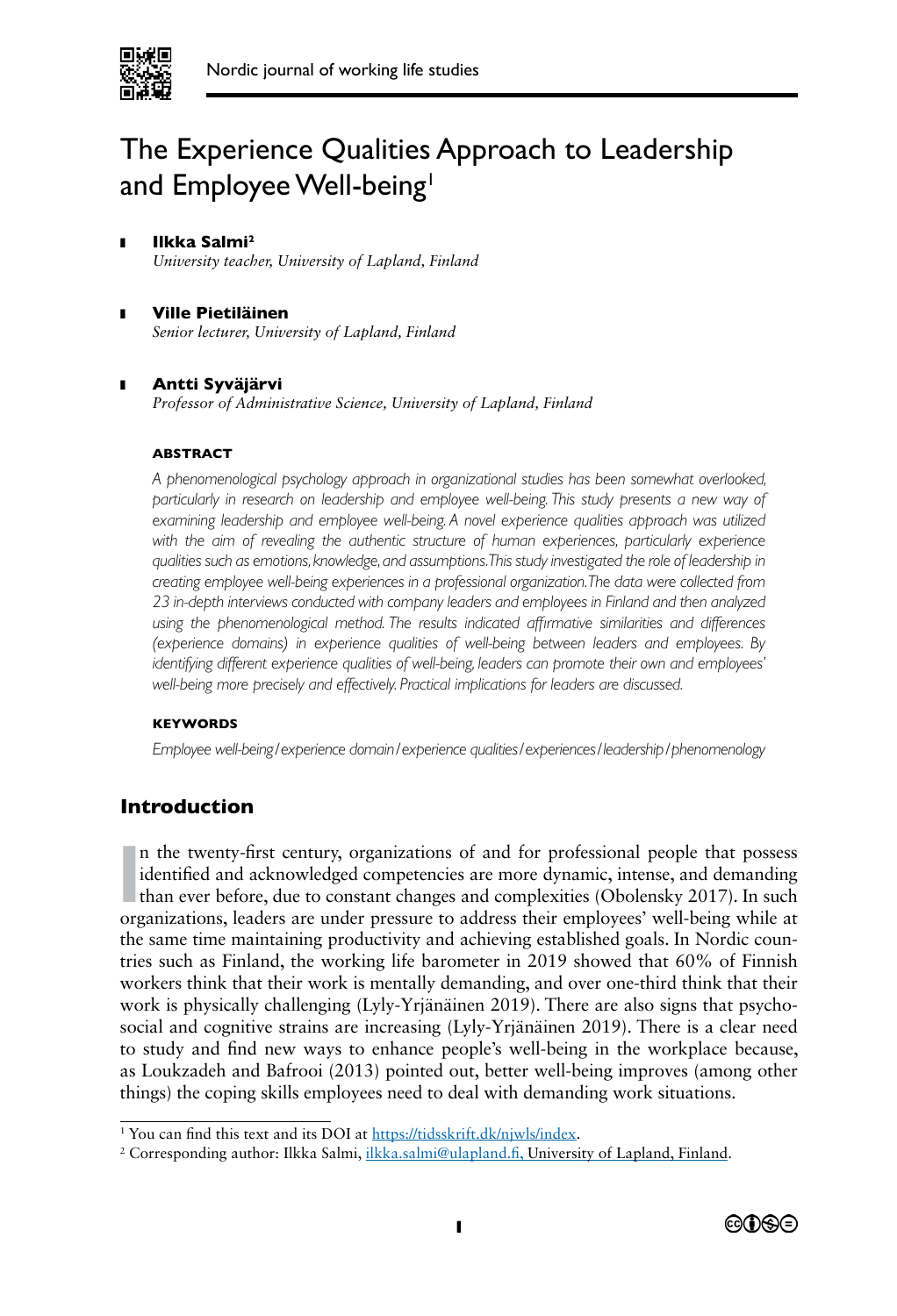Leadership practice serves as a driving force to enhance employee well-being (Kelloway et al. 2012a), and some researchers have argued that it is the most important factor in this process (Inceoglu et al. 2018). Leadership and employee well-being can be described as interactions and activities between a leader and an employee that positively or negatively affect employee well-being. Studies on leadership and employee well-being have mostly focused on the effects of leader behavior or style on their followers (Perko 2017). However, the previous and current research on leadership and employee well-being has lacked a defnition of the term 'experience' (e.g., Kelloway et al. 2012a; cf. Briner & Kiefer 2005). This means that when studies focus on how people experience well-being or what kinds of experiences build employee well-being supported by leadership, the term 'experience' is not defned as a concept; rather, it is related to the phenomena being studied and can be understood in a variety of ways. This limits the understanding of the connection between leadership and employee well-being. In this study, we not only address this defciency but also delve deeper into the world of human experiences, exploring in-depth how leadership and employee well-being can be experienced.

First, our study is based on phenomenological psychology (Landridge 2007), which explores the phenomena of people's conscious experiences, along with the relevant conditions as experienced from the subjective point of view. The focus is on the phenomena that are encountered by experiencing people. The phenomenological psychology perspective of the study is based on the work of Finnish psychologist Lauri Rauhala (1995), whose particular interests include human consciousness, unconsciousness, and experiences. Here, we defne experience as a meaningful relationship between a person's consciousness and an object in his or her lifeworld (world of everyday life; Rauhala 1995; Wagner 1983).

Second, experience as a concept encompasses different experience qualities, such as emotion, knowledge, belief, assumption, intuition, sense, and perception (Coates & Coleman 2015; Kernis 2003; March 2010; Rauhala 1995). All of these qualities share the same structure but have different substances (Rauhala 1995). Thus, a person's conscious mind understands his or her leader's behavior, leadership style, or mutual interactions in a certain way, creating an experience, and more specifcally an experience quality, of well-being, which can be positive, negative, or something in between. How these qualities are separated from one another may vary, but Rauhala emphasized that it is necessary to acknowledge different conscious experience qualities because they are part of any human's conscious functioning. Thus, we think that it is necessary to study leadership and employee well-being from the perspective of these multiple experience qualities. For this study, we have chosen the easily separated qualities of emotion, knowledge, and assumption (The emotion, knowledge, assumption, or EKA model; cf. Rauhala 1995). For more information about these qualities, see the theory section below.

Finally, in professional organizations, certain domains associated with the employees and leaders can be identifed as important standpoints when addressing the issues of wellbeing and leadership from the psychological phenomenology perspective. These domains can be described as comprising a collection of experience qualities related to certain object(s). Naturally, both domains are formed for the most part in social interactions with others over time (Csikszentmihalyi 2014); thus, a partially shared experience domain between employees and their leader can also be formed in the workplace (Barsade & Gibson 2007). In the context of leadership and employee well-being, this can mean that a leader experiences the work environment in the same way that employees do. Leaders

### ©OSO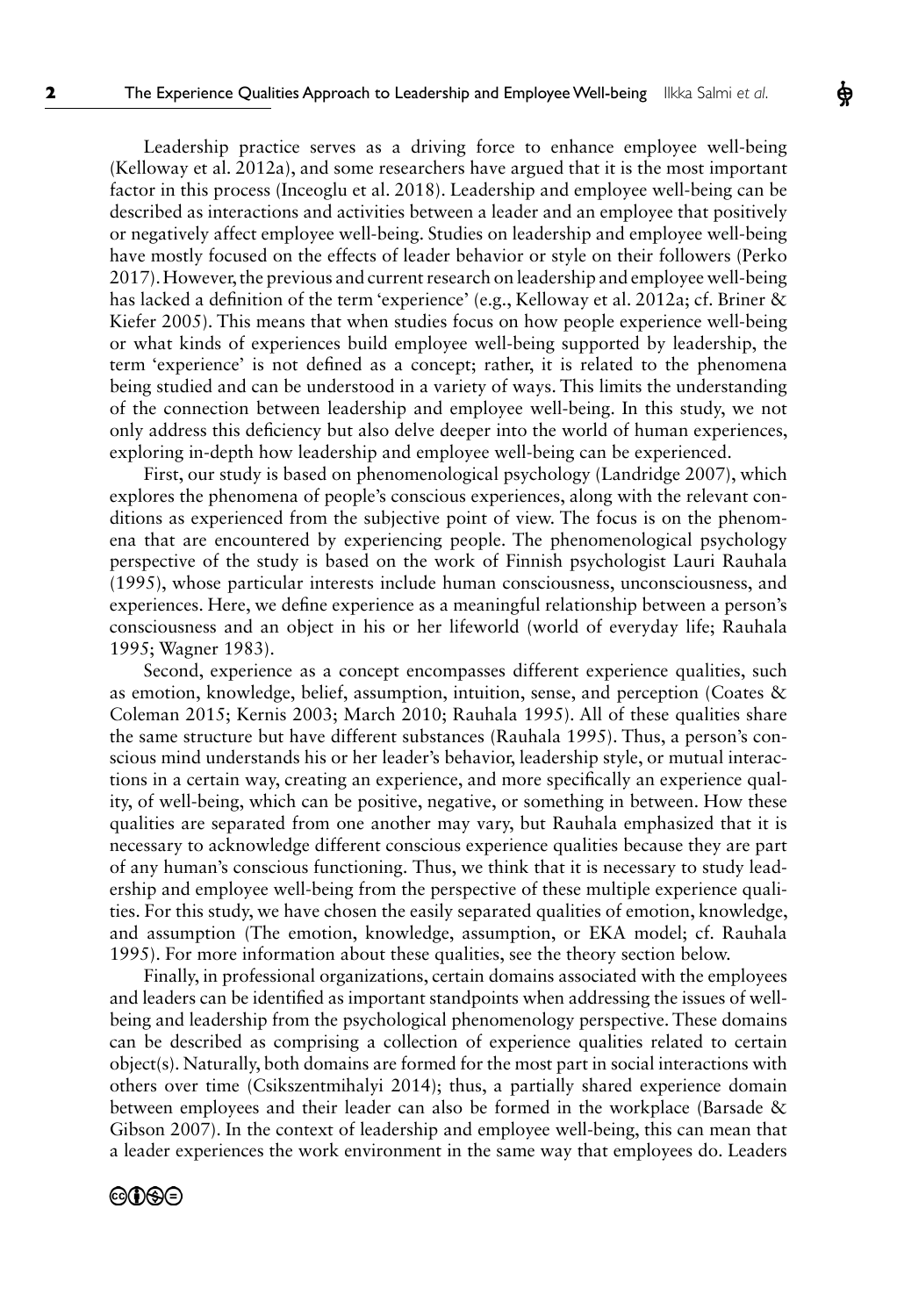require a certain inclusiveness to explore experience qualities and experience domains in the workplace (Nembhard & Edmondson 2006). Inclusive leadership refers to practices that invite, recognize, and appreciate employees' contributions and input (Gallegos 2014; van Dierendonck et al. 2004). When employees are able to express their experiences more freely, it creates a platform for a leader to identify and support experience qualities in a way that improves those employees' well-being (Choi et al. 2017).

In summary, the employees of professional organizations have an abundance of both expressed and lived experience qualities, most of which may affect their well-being. The range of people's experience qualities and experience domains in organizations makes organizational phenomena such as leadership and employee well-being quite challenging to explain and understand. Varela (1996) and Arthur et al. (2004) have suggested that the 'blind spot' in understanding organizational phenomena lies in understanding experience, both individually (Walter et al. 2012) and collectively (Sanchez-Burks & Huy 2009). Therefore, in this study, we aim to elucidate the meaning of experience qualities for leadership and employee well-being. As a potential contribution, we are interested in how the set of experience qualities can be utilized as a shared domain (between leaders and employees) to support leadership and employee well-being.

# **Theoretical background**

ф

# **Traditional versus experience qualities approach to leadership and employee well-being**

Leadership and employee well-being are complex phenomena comprising two complicated elements: employee well-being and leadership. It has been stated that employee well-being is affected by the physical and psychosocial work environment (Liu et al. 2010). One of the main psychosocial work environment issues that has an effect on well-being is leadership.

In general, an extensive and growing body of literature recognizes the effects of leadership practices on employee well-being (Kelloway et al. 2012a). The studies on leadership and employee well-being have focused mostly on leader behavior (social support, justice) or (particular) leadership styles that promote employee well-being (Perko 2017). More specifcally, the focus has been on emotions, particularly how leaders can contribute to employee well-being by expressing positive emotions or engaging in certain behaviors (e.g., Avolio et al. 2004; Glasø et al. 2018). Avolio et al. (2004) suggested that authentic leaders could elicit positive emotions from employees, which would improve overall well-being in organizations. Avey et al. (2011) added that leader positivity can have an effect on employee positivity—for instance, when leaders express optimism in meaningful organizational matters. In these processes, leaders and employees must have a certain level of self-awareness, which is a key characteristic of authentic leaders and employees (Gardner et al. 2005; Rahimnia & Sharifrad 2015). Expressing emotions is also based on self-leadership and its emotional, cognitive, and behavioral strategies (Manz et al. 2016; Manz & Neck 2004). Through self-awareness and self-leadership strategies, leaders and employees know which emotions they express and whether these emotions are benefcial or harmful to themselves or to others. Fredrickson's (2001) broaden-and-build theory of positive emotions suggests that positive emotions provide a

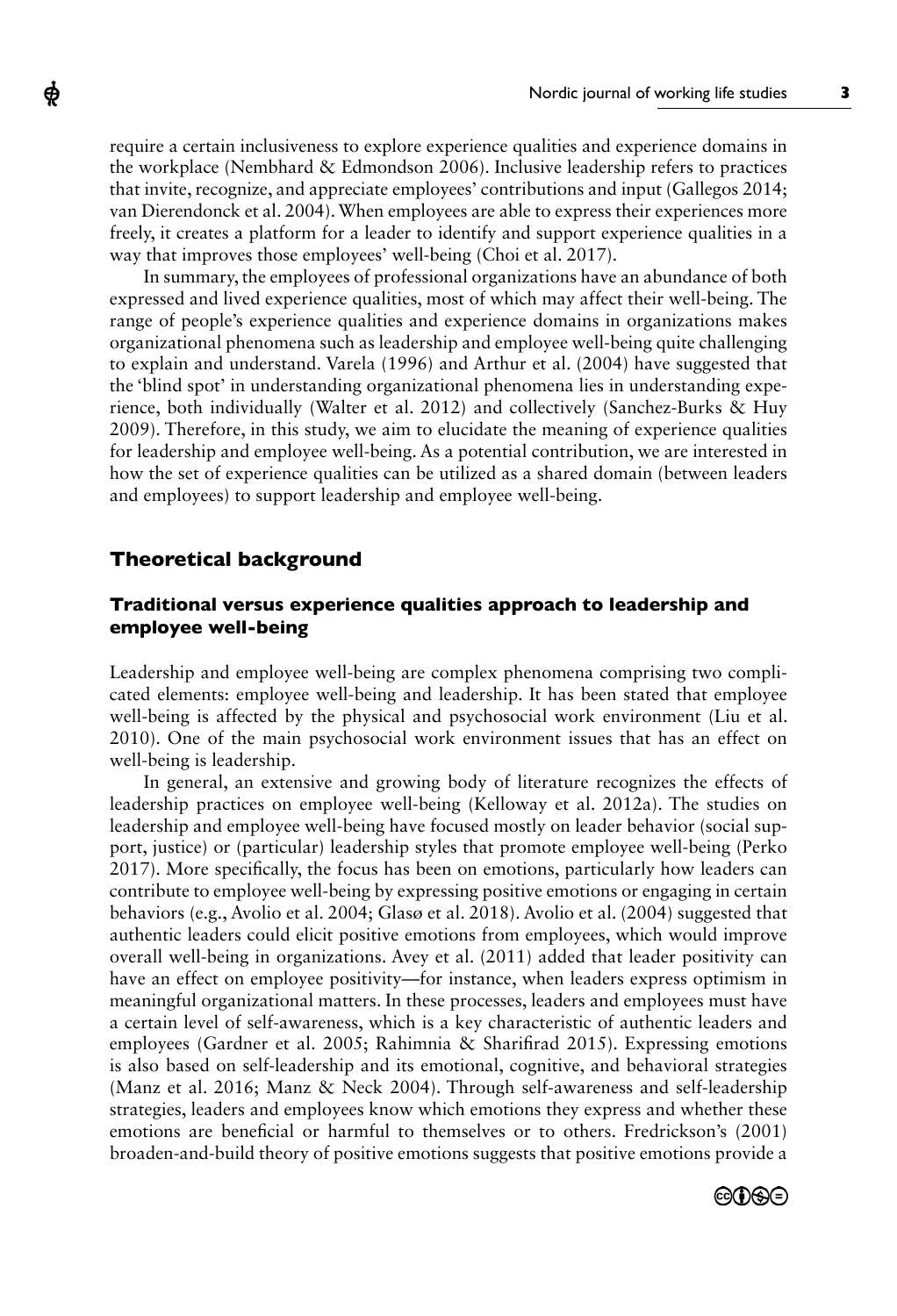framework that reveals an association between positive affective states and the development of personal resources that are critical for well-being. Ilies et al. (2005) concluded that through social exchanges when employees experience positive effects at work, they in turn positively infuence their leader's emotions.

In a Scandinavian study of leadership and emotions, Glasø et al. (2018) concluded that leaders who demonstrate care and concern for employees create positive emotions among them. Similarly, according to Zineldin (2017), leaders who employ transformational leadership styles such as inspirational, motivational, and intellectual stimulation produce positive emotions among employees. Finally, Glasø et al. (2011) stated that that supportive leadership behavior creates positive emotional experiences.

Another and even more traditional approach to leadership and employee well-being is the focus on 'issues' that create well-being through leadership. These issues refer to certain types of leader behavior, such as consideration, support, and empowerment (Skakon et al. 2010; van Dierendonck et al. 2004), which create employee well-being. These types of studies offer no explanation or defnition of how such well-being is experienced. Different kinds of leadership styles, such as transformational (e.g., Arnold 2017), ethical (e.g., Kalshoven & Boon 2012), and appreciative (e.g., Stocker et al. 2014), generate employee well-being in different ways but without specifying what is experienced. Although all these studies are valid and important, something might be hidden under those issues, as they are also experiences, but we do not know what kinds of experiences they really are—or, more importantly, how they create well-being.

In addition, the traditional research feld of employee well-being and leadership has mostly utilized psychometric approaches (e.g., Donaldson-Feilder et al. 2013; Kelloway et al. 2012a; Muhonen et al. 2013). These approaches operate in the form of testing settings, mediator/moderator frameworks, and/or fxed questionnaires with Likert scales to reveal the association between leadership and employee well-being, which are thus treated as predetermined phenomena. The results of these studies present a world of correlations, frequencies, and statistics, leaving people's lived experiences and, more specifcally, experience qualities obscure. Our fundamental proposition, associated with phenomenological psychology, is that leadership and employee well-being are phenomena that require a deeper understanding and meaning fnding of people's subjective experiences. Moreover, experiences are not simply correlations, issues, or emotions that create well-being.

# **Different experience qualities of leadership and employee well-being**

The potential existence of an experience domain shared between leaders and employees in a workplace has been backed by scholars (Barsade & Gibson 2007), and shared experiences and different leader–employee congruences can also produce positive outcomes and meanings for people and organizations (Fredrickson 2001; Peng & Wang 2016). The experience domains shared by leaders and employees are usually built over time through daily interactions in the workplace. This collective dimension of experiences is an emergent feld of research in phenomenological organization studies (Henriques 2014).

Experiences can be shared through 'emotional contagion' (Hatfeld et al. 1994), a process that occurs in groups wherein the emotions expressed by one individual are 'seized' by another (Bono & Ilies 2006). This process occurs because people tend to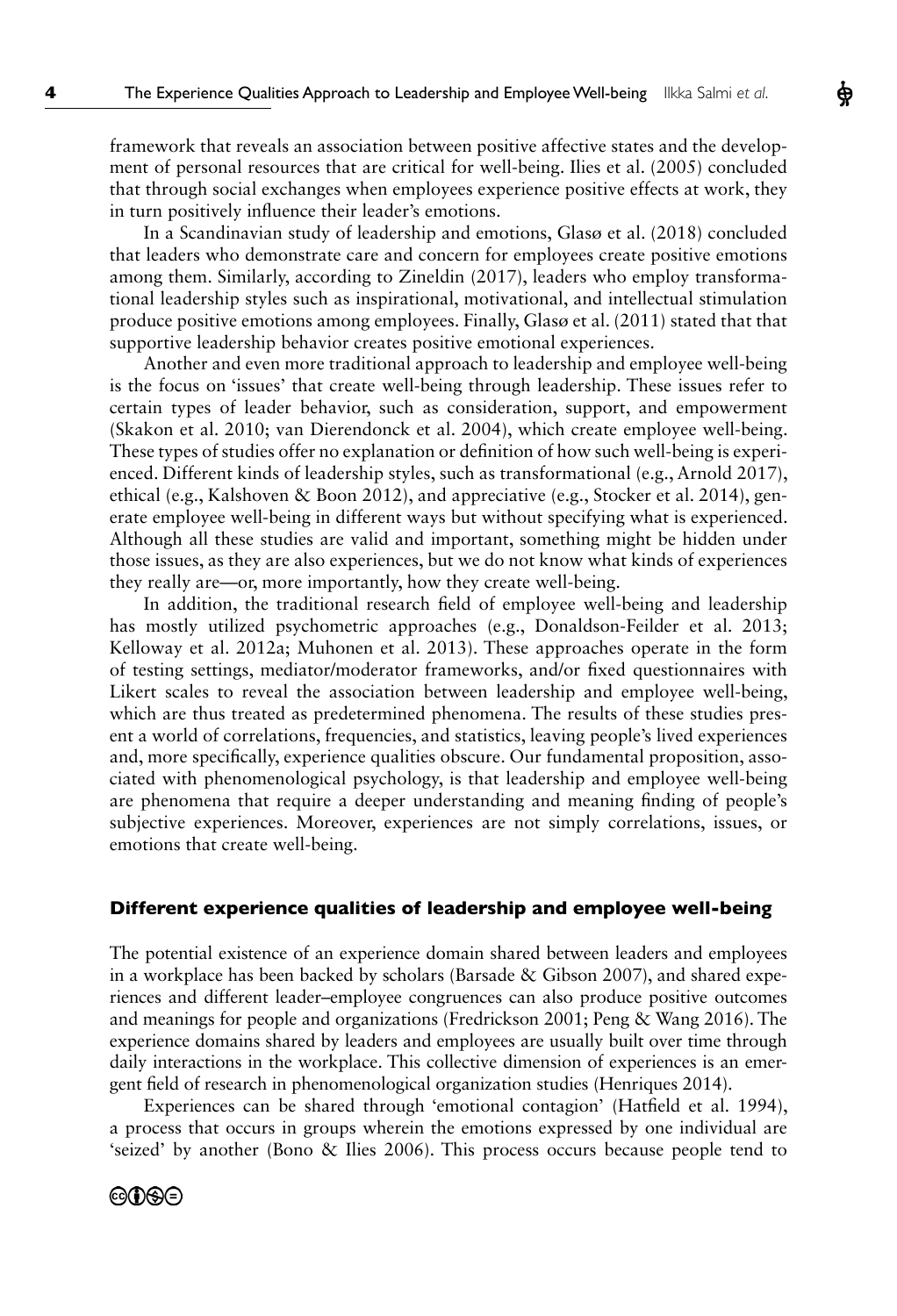mimic the bodily expressions and movements of those with whom they interact, which results in a person experiencing the emotions of another individual (Hatfeld et al. 1994). Expressing emotions can also create discordant effects in others (Epstude & Mussweiler 2009). This counter-contagion suggests that people can experience emotions that are the opposite of those they express (Hatfeld et al. 1994). Because of emotional contagion, leaders must understand the emotions they express to avoid causing confusion in the workplace. Experiences can also be shared through cognitive contagion, which occurs more at a conscious level than emotional contagion (Barsade 2002). Cognitive contagion is a process where communicating and sharing knowledge and beliefs about an event affect the development of similar experiences among other people (cf. Degoey 2000).

ф

Although it is vital to understand emotions or issues in leader-employee relations and the contagiousness of experiences through emotions and cognitive activities, there is more to these phenomena than meets the eye. Although focusing on emotions is understandable because of their meaningfulness in the workplace, this emphasis can also be problematic because emotions do not constitute the only experience quality. To enhance the understanding of employee well-being and leadership, as well as the concept of shared experiences between leaders and employees, we need to address different kinds of experience qualities because different experience qualities have distinct features and effects on different people.

Here, the emotion experience quality is not perceived as a physiological process but as a conscious experience that contributes to the creation of meaning (Rauhala 1995). Thus, an emotion experience refers to an affective state of consciousness (cf. Mulligan & Scherer 2012). Emotions express something about the lifeworld where people live in creating meaning and in this way help them adapt to their reality. Basic universal emotions, such as joy and fear, have been recognized by the scientifc community. Emotion was chosen for this study because of its dominance in human functioning and because it is an experience quality that has been well established in organizational literature (Yiannis & Griffts 2002). We perceive knowledge experience quality as an experience that is constructed in a person's consciousness through mental processing and comprehension (Rauhala 1995; cf. Argote & Miron-Spektor 2011). Even though knowledge experience is specifc to an individual, it can change and be multifaceted. Knowledge can also lose its meaning function when situations change in an individual's life (Rauhala 1995). Knowledge experience resembles a cognitive process labeled 'system 2' by Stanovich and West (2000). System 2 is controlled processing, which can be described as an effortful and slow way of reasoning.

Knowledge experience was chosen for our study because its origin in cognitive activity is the opposite of emotional experience, which represents the affective nature of human experience. We perceive assumption experience quality as an experience that refers to a speculative mental comprehension through which an individual can perceive something as true or untrue without actual proof (cf. Dewar et al. 1993; Rauhala 1995). Assumption experience resembles system 1, another cognitive system described by Stanovich and West (2000), which is a fast and automatic method of thinking.

Assumption experience was chosen because its nature is to create interpretations that are not necessarily true and could be ambiguous in the workplace. We propose that together, these three experience qualities help in understanding leadership and employee well-being better than emotions alone. Our literature review indicates that this set of three experience qualities, as phenomenological psychology concepts, has not

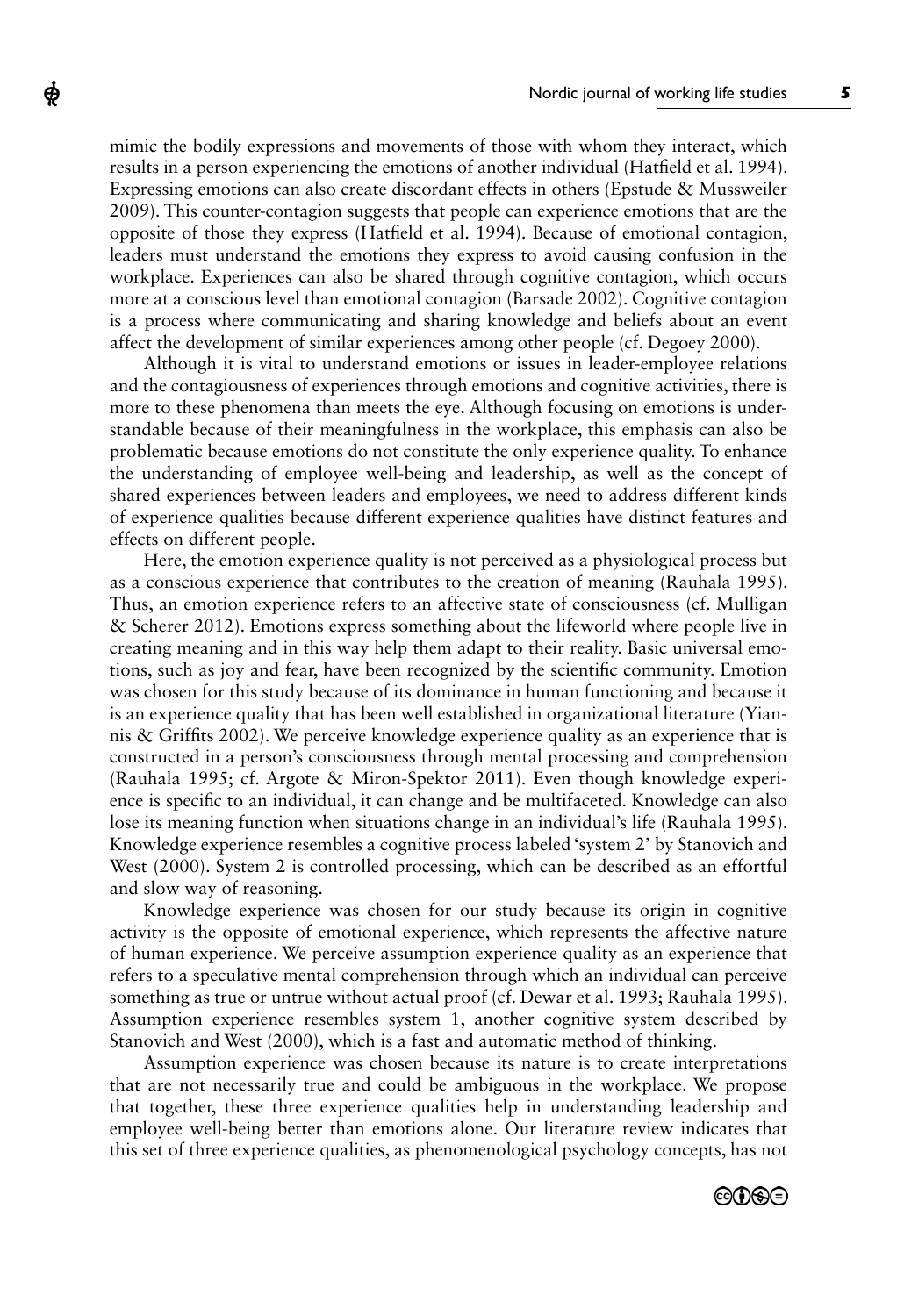been addressed in studies in the feld of leadership and employee well-being, either in a theoretical context or an analytical framework.

Using a modifed psychological phenomenology method, we examine the meaning of experience qualities for leadership and employee well-being (Q1) and the utilization of these qualities as a shared domain (between leaders and employees) for leadership and employee well-being (Q2) in a chosen professional organization. To sum up the phenomenological psychology perspective, we propose the following: (a) the phenomena of leadership and employee well-being are continuously emerging as a dynamic condition rather than just a collection of universal metric indicators or traits of leaders, employees, and interactions between them; and (b) experience qualities offer justifable data for these phenomena in ever-changing leadership situations.

# **Method**

#### **Setting**

All Finnish organizations are obligated by law to promote health and safety at work, ensure the working ability, and arrange occupational health care for employees (see Finnish Ministry of Social Affairs and Health 2001). Mining organizations have specifc obligations regarding safety issues (see Mining Act 621/2011, Finnish Ministry of Employment and the Economy 2011), However, there are no regulatory obligations for leaders in this industry to act a certain way or promote certain behaviors or ways of thinking that create well-being in the workplace.

The organization that participated in this study is an international mining organization located in Finland. This mining organization can be included in the manufacturing industry and can be considered a dynamic professional organization under high pressure to be successful and very innovative.

#### **Participants**

Twenty-three participants of the mining organization were recruited to participate in this study. The participants included 14 women and nine men. Nine participants (six men and three women) held leadership positions and 14 held characteristic professional positions (e.g., specialists, engineers). The participants had an average age of 40 years, ranging from 24 to 62 years.

#### **Interviews**

The research data were collected during individual, semi-structured interviews conducted in May and June 2013. The semi-structured interviews were conducted outside of the participants' workplace in a meeting lounge at a nearby hotel. The interviews were based on general research questions about the studied phenomena, a format that was chosen because of the approach of phenomenological psychology. As characteristics of phenomenological psychology, no theoretical framework was utilized in data collection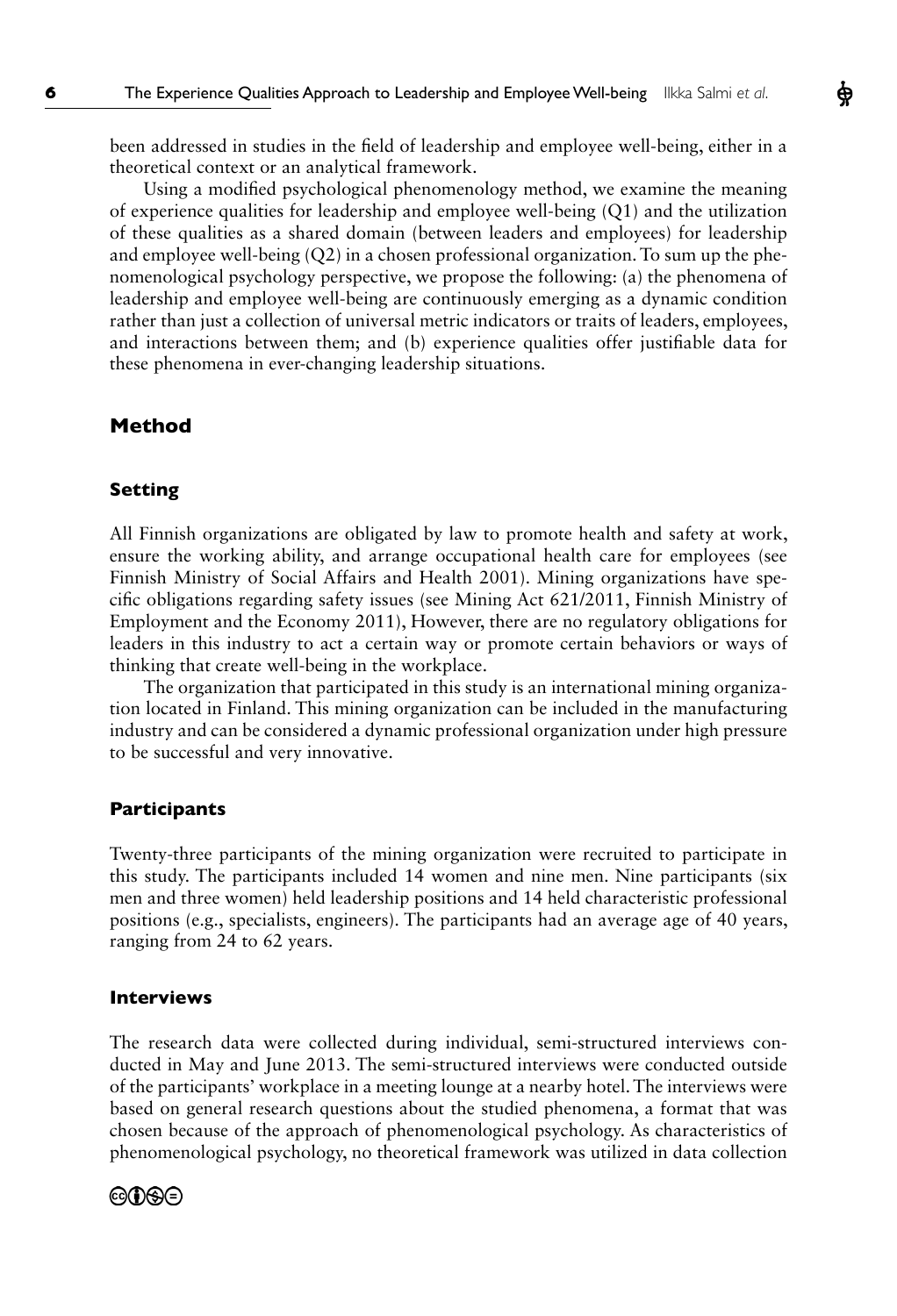and analysis (Giorgi 1997). Avoiding a theoretical framework means trying to exclude the researchers' own thoughts, knowledge, and biases about well-being and leadership using strategies such as writing relevant thoughts down on paper. The other motivation for and goal of these interviews was to avoid guiding the description of the participants' experiences. During the interviews, the participants were given space to describe their experiences by asking them questions that covered general experiences at work and offwork issues, as well as work experiences from the past and their visions and goals for the future (every interview consisted of the same question frame). If the participants talked about well-being and leadership themes during these discussions, the interviewer asked more specifc questions (such as 'can you explain that', 'what do you mean by that', 'can you be more specifc about this meaning', and so on) about those topics. Before the end of the interviews, the well-being theme was addressed directly (e.g., 'at the moment, what creates well-being for you at work?') but in an open-ended way to avoid guiding participants toward a certain direction. The interviews were informal in nature and lasted an average of 1 hour and 45 minutes, ranging from 57 minutes to 2 hours and 45 minutes. In total, nearly 41 hours of discussions were recorded from 23 interviews, which were then transcribed into an almost 1400-page Microsoft (MS) Word document. One of the authors conducted the interviews and analyzed the data, but these activities were prepared with and closely guided and reviewed by the two other authors. MS Excel was utilized during the last four analysis phases to simplify the structural data-handling.

#### **Analysis**

ф

The data were analyzed using a phenomenological method that was based for the most part on Giorgi's (1997) method and the additional phase of analysis. Giorgi's method consists of fve phases: (1) collection of verbal data; ([2](http://web.ebscohost.com/ehost/%09%09%09%09%09%09#bib2)) reading of the data; ([3](http://web.ebscohost.com/ehost/%09%09%09%09%09%09#bib3)) breaking down the data into parts; (4) organization and expression of the data from a disciplinary perspective; and  $(5)$  synthesis or summary of the data for purposes of communication to the scholarly community (for a detailed description of the frst fve phases, see Giorgi 1997). We then added an extra sixth phase of analysis that consisted of separating experiences into three experience qualities (emotion, knowledge, and assumption). Each phase allowed for procedural alternatives, so the analysis was neither exclusive nor exhaustive (Giorgi 1997). The outline of the data analysis is presented below.

In the frst two phases, individual interviews were conducted, and the data were read intensively and as open-mindedly as possible. The aim of this reading was to obtain a good overview of the data. In the third phase, the research data were divided into meaning units, each constituting a certain meaning related to a particular experience (Giorgi 1997). Meaning units with the same factual meanings were gathered under the same classifying theme. These themes were formed according to the factuality of the meaning of each description. The standard guiding this phase was that the themes must be defned by criteria consistent with the scientifc discipline (Giorgi 1997).

In the fourth phase, the meaning units were transformed into general researcher language by avoiding theoretical language. The transformations were performed separately for each meaning unit and expressed the essential and adequate substance of each said unit. Table 1 presents examples of the transformations. All the meaning units from the original data describe the leadership experiences that affect the participants' well-being.

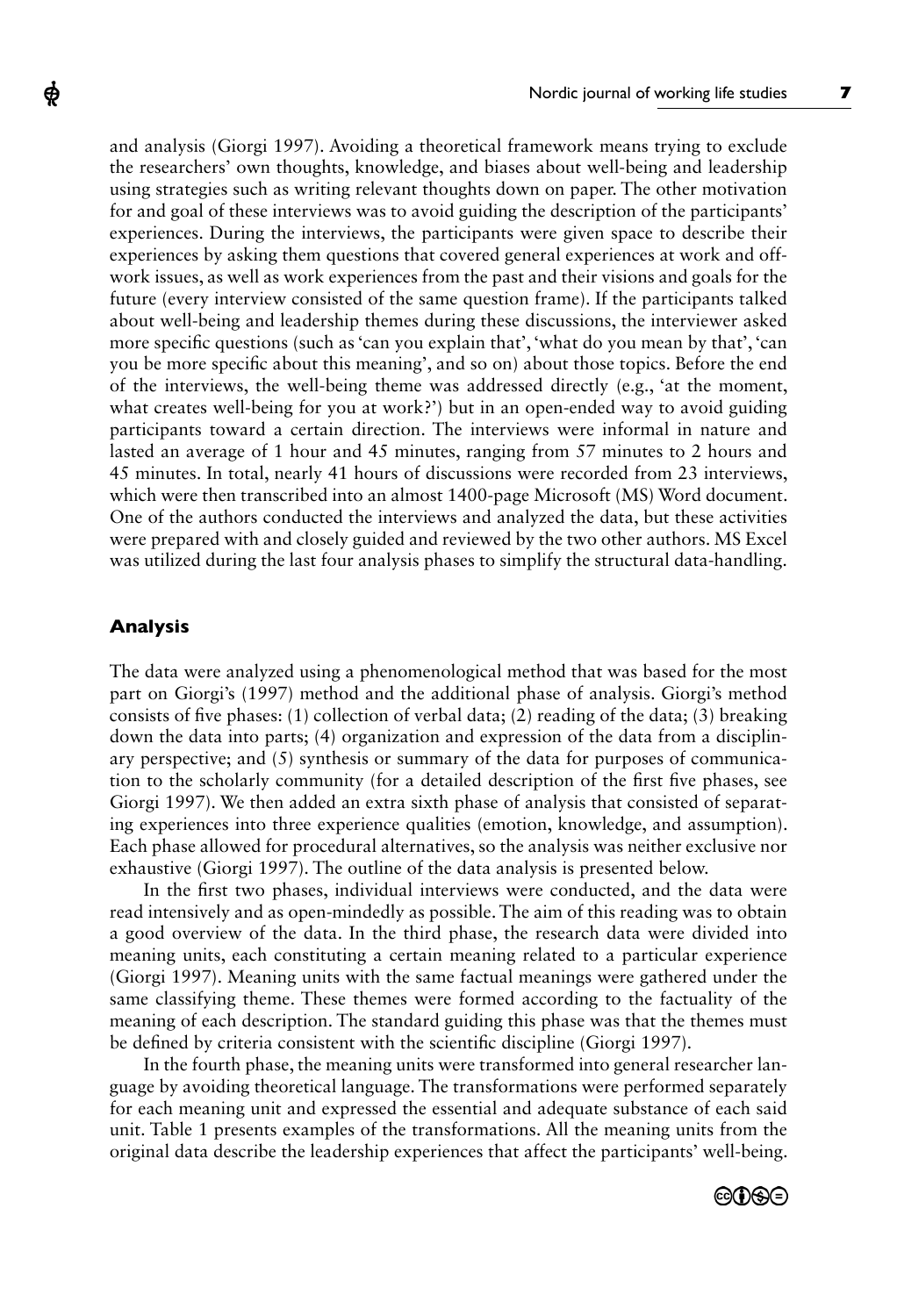| Transformation of meaning units into general language (Phase 4)                                                                                                                             |                                                                                                                                                                                                                                                                                                                                                                                                                                                                                                                                        |  |  |  |  |  |
|---------------------------------------------------------------------------------------------------------------------------------------------------------------------------------------------|----------------------------------------------------------------------------------------------------------------------------------------------------------------------------------------------------------------------------------------------------------------------------------------------------------------------------------------------------------------------------------------------------------------------------------------------------------------------------------------------------------------------------------------|--|--|--|--|--|
| Meaning units from the original data                                                                                                                                                        | <b>Transformations</b>                                                                                                                                                                                                                                                                                                                                                                                                                                                                                                                 |  |  |  |  |  |
| 'Well, there was [valuable] feedback  about the<br>way you work  such knowledge helps you to<br>develop yourself as an employee'. (L7.30)                                                   | Feedback about one's own work is beneficial and<br>helps one develop as an employee.                                                                                                                                                                                                                                                                                                                                                                                                                                                   |  |  |  |  |  |
| 'One of the bosses said that you have done a<br>good job when establishing a back-up plan for a<br>particular task, and the feedback came from the<br>top; it was a great feeling'. (E2.91) | Feedback from a higher level of the administration<br>creates good emotions.                                                                                                                                                                                                                                                                                                                                                                                                                                                           |  |  |  |  |  |
| 'With a couple of changes in work tasks, instructing<br>employees how to do the tasks generated<br>positivity among them'. (L.13.7)                                                         | Advising workers in their jobs helps create a good<br>experience among employees.                                                                                                                                                                                                                                                                                                                                                                                                                                                      |  |  |  |  |  |
| 'There is some information from leaders, and it is<br>good because you know what is happening in your<br>work environment'. (E3.95)                                                         | It is good that leaders provide information about<br>what is happening at work.                                                                                                                                                                                                                                                                                                                                                                                                                                                        |  |  |  |  |  |
| 'Well, leaders are  you can talk with them about<br>anything; it is all right'. (L8.11)                                                                                                     | Leaders are easy talk to, and it is fine.                                                                                                                                                                                                                                                                                                                                                                                                                                                                                              |  |  |  |  |  |
| 'The leader does not play any games  you can<br>kid with the leader  the leader is open and very<br>forward'. $(E11.40)$                                                                    | Dialogue with the leader is open and honest.                                                                                                                                                                                                                                                                                                                                                                                                                                                                                           |  |  |  |  |  |
| Synthesis of transformations (Phase 5)                                                                                                                                                      | The interactions between a leader and an<br>employee (or an employee with a leadership<br>position) that improve well-being are based on<br>(positive) feedback, support and advice, regular<br>discussions, and a functional bond between the<br>leader and the employee. In an experience domain<br>shared between leaders and employees, feedback<br>is one of the main issues in creating well-being.<br>Positive feedback creates well-being, but neutral<br>and even confrontational feedback can affect<br>employee well-being. |  |  |  |  |  |

**Table I** Quotes from Phases 4 and 5

Note. The letters L (leader) and E (employee) and the numbers at the end of each quotation refer to coding of the data.

In the ffth phase, every transformation was included in a classifying theme and a meaning network was constructed (see Table 1, Phase 5). We collected the meanings that shared a similar situated factuality. In the last (extra) phase, well-being experiences were separated into three experience qualities—emotion, knowledge, and assumption (the EKA model). The basis for this separation was the description of each experience quality, as mentioned in the theory section above. For instance, experiences were chosen as knowledge experiences if their meanings matched the description of knowledge experience. To support this separation process, raw data were utilized (if necessary) to provide possible support for the initial identifcation. The objective of the extra phase was to gain a more in-depth understanding of the phenomena in question (see Q1). Table 2 includes examples of different experience qualities: Experience qualities are expressed in

# **@D\$O**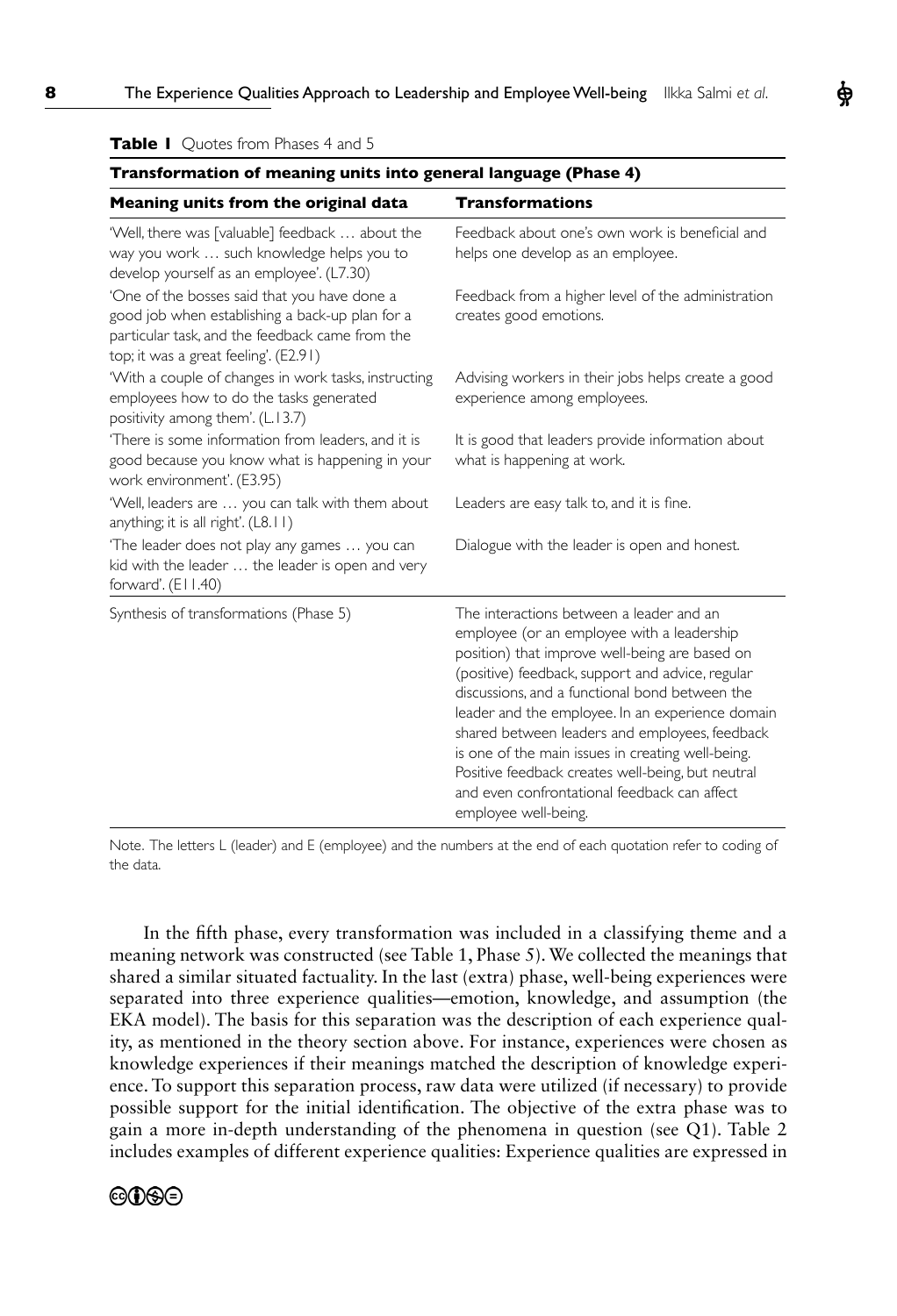| <b>Experience</b><br>qualities | Data examples                                                                                                                       |  |  |  |  |  |  |
|--------------------------------|-------------------------------------------------------------------------------------------------------------------------------------|--|--|--|--|--|--|
| <b>Emotion</b>                 | A leader from [the] upper levels of [the] organization gives feedback, and it is pleasant'.<br>(E12.48)                             |  |  |  |  |  |  |
|                                | 'It feels good when a leader gives positive feedback when the job is done well'. (E14.33)                                           |  |  |  |  |  |  |
|                                | 'When a leader trusts and delegates responsibility, it creates good feelings' (E20.90)                                              |  |  |  |  |  |  |
| Knowledge                      | 'A leader gives space and peace to work, which is a good thing'. (L4.43)                                                            |  |  |  |  |  |  |
|                                | 'A leader is good when he openly shares information' (L13.90)                                                                       |  |  |  |  |  |  |
|                                | The leader has supported me to do remote work, which is effective and good' (L15.76)                                                |  |  |  |  |  |  |
|                                | The leader's action is good when you recognize that you are able to go talk to the<br>leader about your personal concerns' (L9,108) |  |  |  |  |  |  |
| <b>Assumption</b>              | 'I want to get feedback because it would be a good way to acknowledge me'. (E17.35)                                                 |  |  |  |  |  |  |
|                                | A leader needs to be able to negotiate about issues with employees and recognize<br>their backgrounds'. (E17.10)                    |  |  |  |  |  |  |

**Table 2** Examples of the three experience qualities from the data (Phase 6)

ф

Note. The letters L (leader) and E (employee) and the numbers at the end of each quotation refer to data coding.

a specifc way, as emotion contains personal features or affect expressions, knowledge declarative or descriptive expressions, and assumption conditional expressions. Again, all of the meaning units drawn from the original data describe leadership experiences that affect the participants' well-being.

The well-being experiences (including different experience qualities) of the participants in leadership positions and the other employees were more closely examined and compared because the data revealed similarities and differences between the two groups (Q2). This comparison produced separate experience domains for leaders and employees, which describe the leadership related to well-being for each participant group. In addition, a third domain, in which the well-being themes were the same for leaders and employees, was formed. This shared experience domain illustrates the well-being experiences that leaders and employees experience at work.

Although this study was qualitative, we could not ignore the numerical side of the results. Maxwell (2010) identifed several advantages of including numbers in qualitative research, such as through internal generalizability, which refers to generalization among the participants, demonstrating that the fndings are truly characteristic of the set of participants as a whole. Numbers cannot replace the description of the data, but they can provide supplementary support for conclusions and enhance narratives (Maxwell 2010; Olson 2000). However, it is challenging to use numbers in ways that generate reliable fndings (Sandelowski 2001). In this study, this numerical side refers to the participants and how many of them experienced leadership facilitating employee well-being. Acknowledging how the numbers were divided among different experience qualities was also important because it gave the results a new dimension that other data could not provide. Now, we can see the magnitude of how different experience qualities have been divided between employees and leaders and what experience qualities dominate the leadership and well-being sphere. Numbers were also used to support the overall contributions of this study. These numbers are described in detail in the next section.

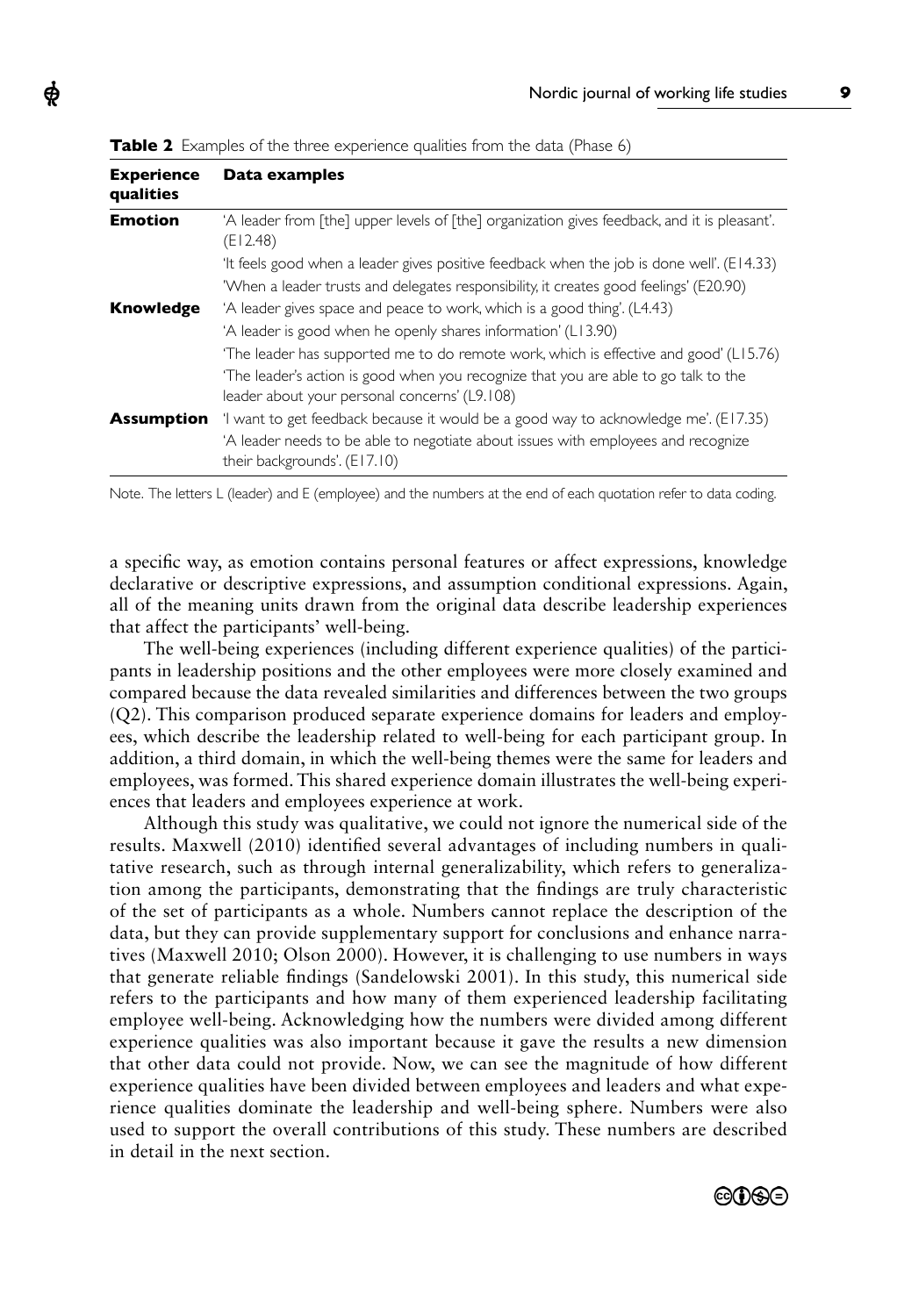# **Results**

Leadership can be considered a typical source of employee well-being, but what lies beneath the surface of this theme is more meaningful and important. A deeper analysis of the leadership reveals a more authentic and detailed structure of the participants' experiences of well-being. First, Table 3 summarizes how the experience qualities were divided within the experience domains and according to the experience qualities themselves. The results are then presented based on Phase 6 in the form of the EKA model (cf. Rauhala 1995). The well-being experience domains, with their similarities and differences, are also displayed. All of the results that considered well-being experiences and experience qualities were formed the same way, as explained in the method section and presented here in a way that is considered within a phenomenological framework (Dahlberg et al. 2008; Norlyk & Harder 2010).

As shown in Table 3, all three experience qualities were present. Knowledge-based experiences of well-being were the most dominant (62%), followed by emotion-based (32%) and assumption-based (6%) experiences. The leaders and the employees had numerous shared well-being experiences (34%). The employees' experience domain of well-being was clearly more diverse than that of the leaders (62% versus 4%). In the leaders' domains, only two emotion experiences were identifed; knowledge and assumption experiences were absent, while in the employees' domain, all three experience qualities were present, with knowledge experiences dominating. In the shared domain, emotions dominated, while no assumption experience was shared by leaders and employees.

| <b>Experience domains Leaders</b>                  |  |     |  |  | Shared |  |  | <b>Employees</b> |  |                                     |                   |  |   |
|----------------------------------------------------|--|-----|--|--|--------|--|--|------------------|--|-------------------------------------|-------------------|--|---|
| Experience qualities E K A E K A E K A E K A All % |  |     |  |  |        |  |  |                  |  |                                     |                   |  |   |
|                                                    |  |     |  |  |        |  |  |                  |  | 2 0 0 1 1 6 0 3 25 3 16 31 3 50 100 |                   |  |   |
|                                                    |  |     |  |  |        |  |  |                  |  |                                     | 32.0 62.0 6.0 100 |  | % |
|                                                    |  |     |  |  | 17     |  |  | 31               |  |                                     |                   |  |   |
|                                                    |  | 4.0 |  |  | 34.0   |  |  | 62.0             |  | 100                                 |                   |  | % |

**Table 3** Summary of the number of experience qualities in the domains of well-being and according to experience quality

Note.  $E =$  emotion,  $K =$  knowledge,  $A =$  assumption.

#### **Emotion-based experiences**

Emotion was the second most dominant well-being experience quality, after knowledge and more prevalent than assumption. Examples of the creators of well-being experiences included feedback from an employee's leader, trust between an employee and his or her leader, discussions with the leader, and humaneness. Table 4 shows the list of emotion-, knowledge-, and assumption-based experiences.

According to the data, both positive and negative feedback were considered sources of well-being. Negative feedback refers to confrontational feedback, which intends to correct some elements of job performance. The importance of feedback for well-being is manifested in various ways. Employees considered themselves or their jobs meaningful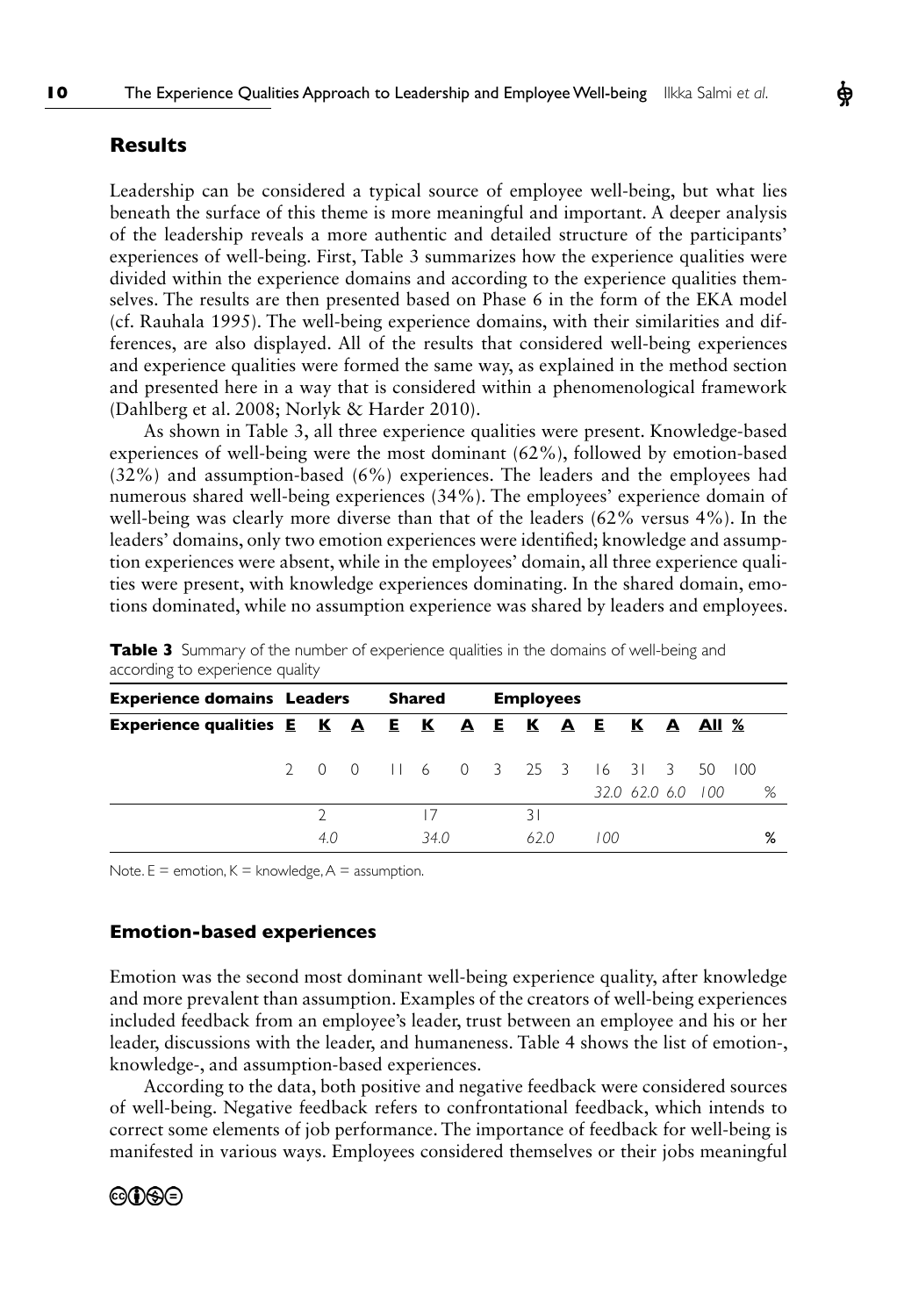Table 4 Leadership well-being experiences are divided into three experience qualities (the EKA model, cf. Rauhala 1995)

 $\boldsymbol{\phi}$ 

| <b>Emotion-based experiences (16)</b>   |                          |  |
|-----------------------------------------|--------------------------|--|
| Feedback (SD)                           | 6                        |  |
| Trust (SD)                              | 5                        |  |
| Discussions (LD)                        | 2                        |  |
| Humaneness (ED)                         | $\overline{\phantom{a}}$ |  |
| Availability (ED)                       |                          |  |
| Leaders' knowhow (ED)                   |                          |  |
| Knowledge-based experiences (31)        |                          |  |
| Support (SD)                            | $\overline{4}$           |  |
| Feedback (SD)                           | 2                        |  |
| Approachableness (ED)                   | 3                        |  |
| Trust (ED)                              | 2                        |  |
| Discussions (ED)                        |                          |  |
| Availability (ED)                       |                          |  |
| Openness (ED)                           |                          |  |
| Humaneness (ED)                         | $\overline{\phantom{a}}$ |  |
| Leaders' knowhow (ED)                   |                          |  |
| Impartiality (ED)                       |                          |  |
| Problem solving (ED)                    |                          |  |
| Collaboration (ED                       |                          |  |
| Showing interest (ED)                   |                          |  |
| Humor (ED)                              |                          |  |
| Flexibility (ED)                        |                          |  |
| Abetment (ED)                           |                          |  |
| Personal development of leader (ED)     |                          |  |
| Authenticity (ED)                       |                          |  |
| Self-imposed (ED)                       |                          |  |
| Activeness (ED)                         |                          |  |
| Supporting sense of community (ED)      |                          |  |
| <b>Assumption-based experiences (3)</b> |                          |  |
| Feedback (ED)                           | $\overline{2}$           |  |
| Humaneness (ED)                         | $\overline{\phantom{a}}$ |  |

Note. SD, shared domain; LD, leader domain; ED, employee domain. Numbers indicate the number of participants.

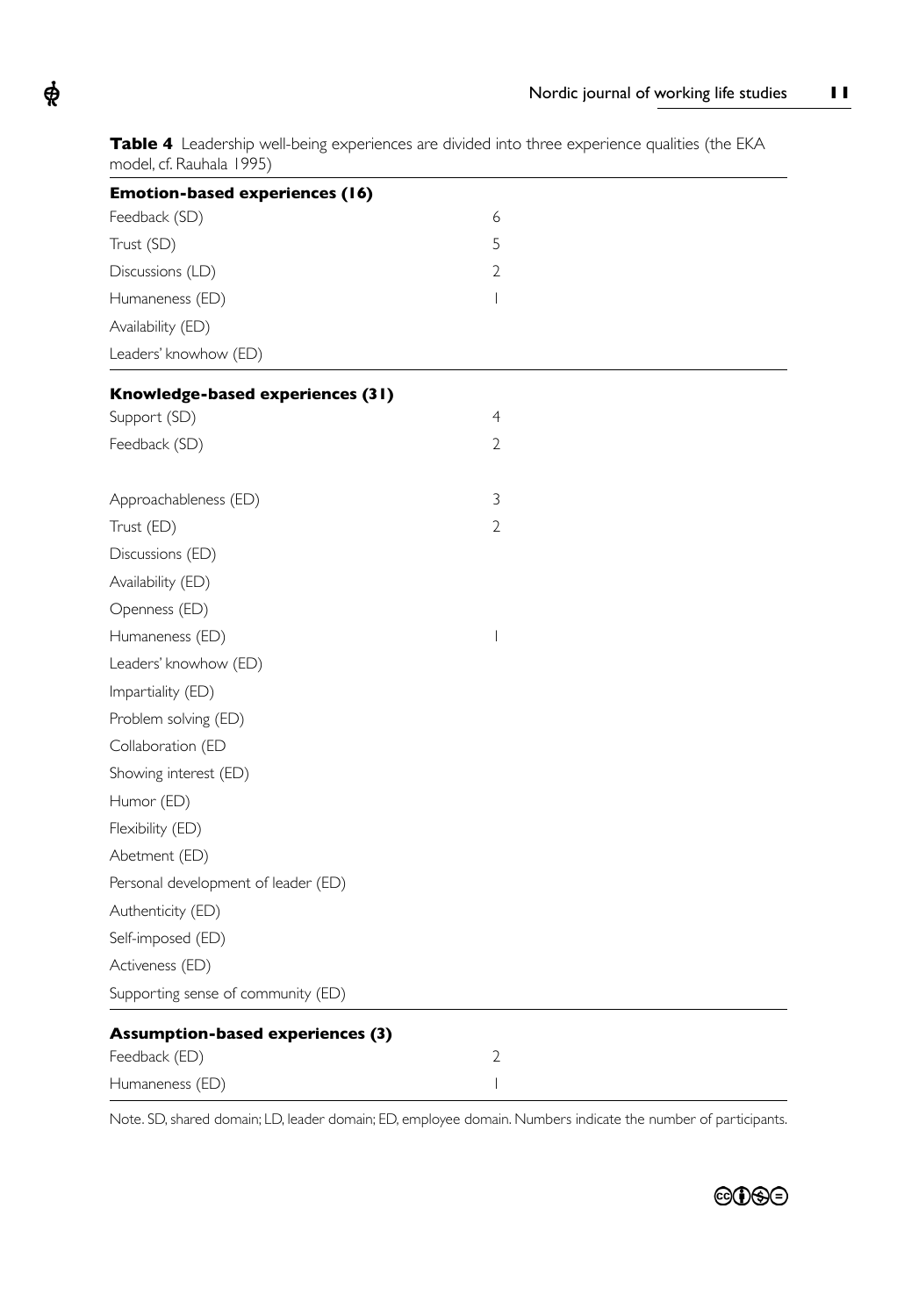in an organization if they regularly received some form of feedback. When a leader or leaders in higher positions in the organization periodically visited employees at their workstations, the employees felt that the leaders were showing interest in them and their jobs, giving rise to positive emotions. Furthermore, according to the data, feedback offered employees an opportunity to learn something new and develop themselves.

Ф

Personal discussions with a leader were valued if they did more than scratch the surface. Deeper discussions concerning work (goals or success) or other issues that might concern employees were sources of well-being through emotions. According to the data, trust referred to delegating new responsibilities to employees at work and allowing them to make decisions on the leaders' behalf. According to the data, trust also meant giving space for employees to do their jobs freely, rather than having their leaders constantly looking over their shoulders. Finally, the participants defned humaneness as a leader treating employees with the same respect and fairness they expect themselves when dealing with their issues and problems. Moreover, humaneness was about treating employees as people, not just as the 'faces' of departments or units.

#### **Knowledge-based experiences**

The knowledge experience quality of well-being was the most dominant quality. The most frequently presented knowledge experiences were a leader's support, approachableness, and availability. According to the participants, a leader's support and guidance were helpful in the workplace and benefcial to employee well-being. Support related to work tasks and psychology, which was more about encouraging employees. The participants were highly competent professionals and tended to appreciate support that was more psychological than practical (related to actual work performance). However, both types of support created positive outcomes, such as well-being.

According to the data, a leader's approachableness and availability created wellbeing. An approachable leader acted in such a way that others had easy access to his or her knowledge, support, and expertise, whereas an available leader was one whom employees knew they can turn to for help with any work-related problem.

#### **Assumption-based experiences**

Assumptions were well-being experiences that did not dominate as much as emotion and knowledge experiences, although they did play a role in supporting well-being. As for the assumption experiences of well-being, feedback from leaders and humaneness created assumption-based experiences alongside emotional and knowledge experiences. The assumption quality in this case means that receiving feedback from leaders was good for employee well-being. Here, humaneness referred to the idea that a leader acting more humanely will increase employee well-being.

#### **Experience domains of leadership and employee well-being**

Leaders' and employees' well-being experiences were compared during the analysis, which revealed not only differences but also many similarities in how the two groups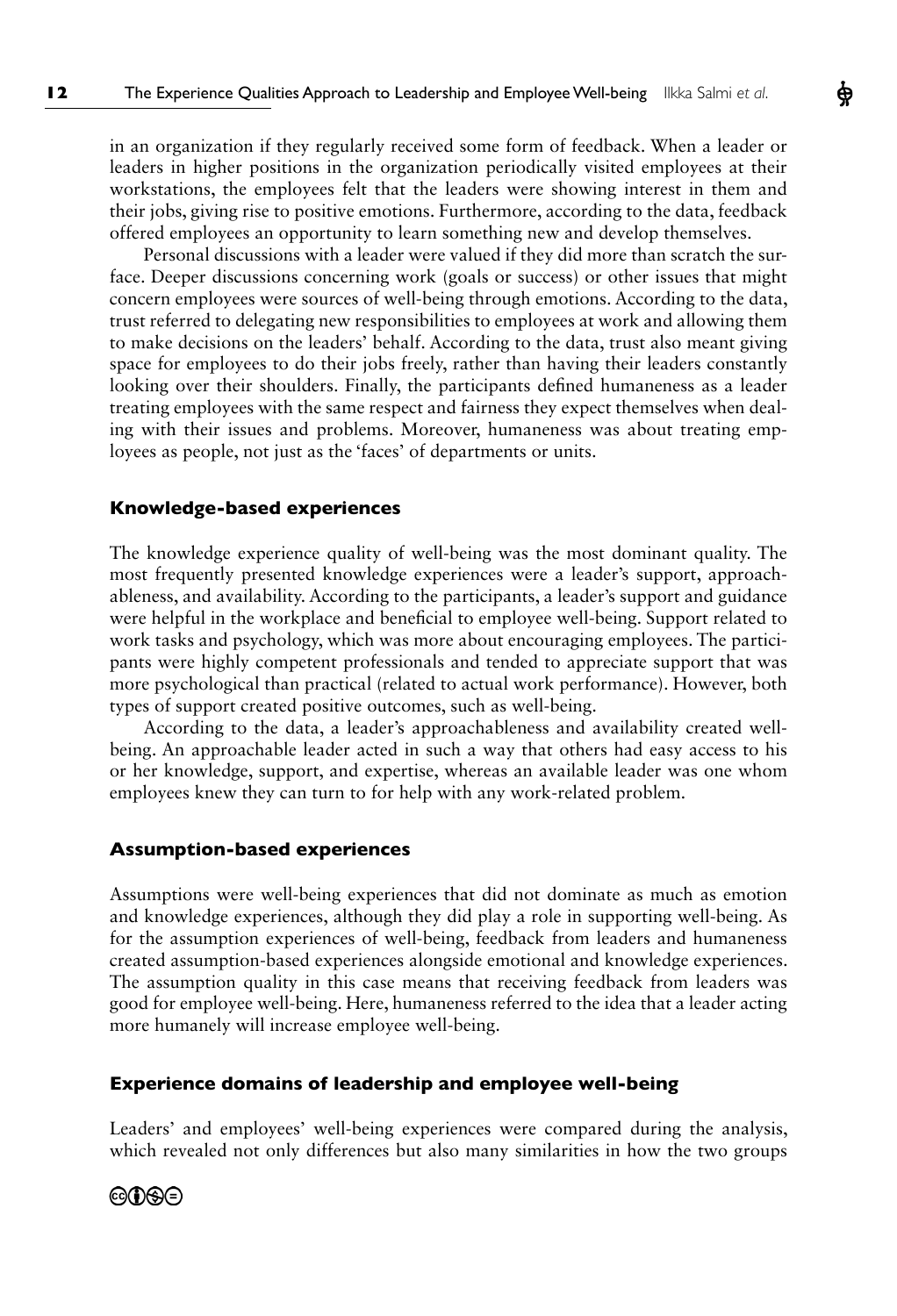experienced well-being through leadership. The two groups shared approximately onethird (34%) of all well-being experiences. The rest presented variations in well-being experience qualities between the two groups. Both groups shared mostly emotion experiences of well-being, such as feedback and trust. For shared knowledge experiences, the issues were feedback and support.

Leaders and employees also differed in how they experienced well-being. In addition to what we reported for feedback, the employees also experienced feedback through assumption experiences. The leaders experienced discussions and trust as emotions, whereas the employees experienced them as knowledge experiences. The employees experienced a further 17 issues (e.g., approachableness and availability) that the leaders did not experience. Thus, the employees' well-being experience domain in the leadership theme seemed to be more multidimensional than that of leaders.

# **Discussion**

ф

In this study, we aimed to explore the phenomena of leadership and employee well-being and to increase the understanding of these phenomena by applying the less-utilized principles of phenomenological psychology and the experience concept. Specifcally, the new experience qualities approach (the EKA model, cf. Rauhala 1995) was used for the frst time to gain a deeper understanding of these phenomena. The objective was to fnd out the meaning of the experience qualities approach to leadership and employee well-being and the distinguishing characteristics of leadership in the shared experience domain of well-being between leaders and employees. The results revealed three new indications. First, the phenomena of leadership and employee well-being was not limited to being 'general experiences', issues, or emotions, but as different experience qualities, such as knowledge and assumptions, which were perceived to enhance well-being. Second, some experience qualities of well-being through leadership were shared between leaders and employees. Third, the results provide more precise information about what leaders need to acknowledge when trying to improve employee well-being. In addition to these indications, we suggest that the method applied in this research is a novel way of studying and understanding leadership and employee well-being.

First, all three experience qualities of well-being were represented. The experiences were mostly knowledge-based (62%), accompanied by emotional (32%) and assumption (6%) experiences. A strong representation of knowledge-based well-being experiences could be derived from the characteristics of professional organizations, which are highly knowledge-intensive and innovative, and thus in turn require high cognitive abilities on the part of both leaders and employees (Obolensky 2017; Wu et al. 2014). A strong representation of knowledge-based well-being experiences among employees could also indicate that a strong emotional bond (emotional experiences of employees regarding their leader and/or vice versa, creating a meaningful relationship) has not been created between employees and their leader. For instance, if a leader is not present or does not engage with employees often enough, the emotional bonds might not be strong or might not even exist. If leader-employee relations are mostly based on work-focused support from a leader, the exchange of experiences is mostly cognitive (knowledge, assumption, etc.). This strong, conscious, knowledge-based activity might hinder the formation of an emotional bond between leaders and employees. It has been

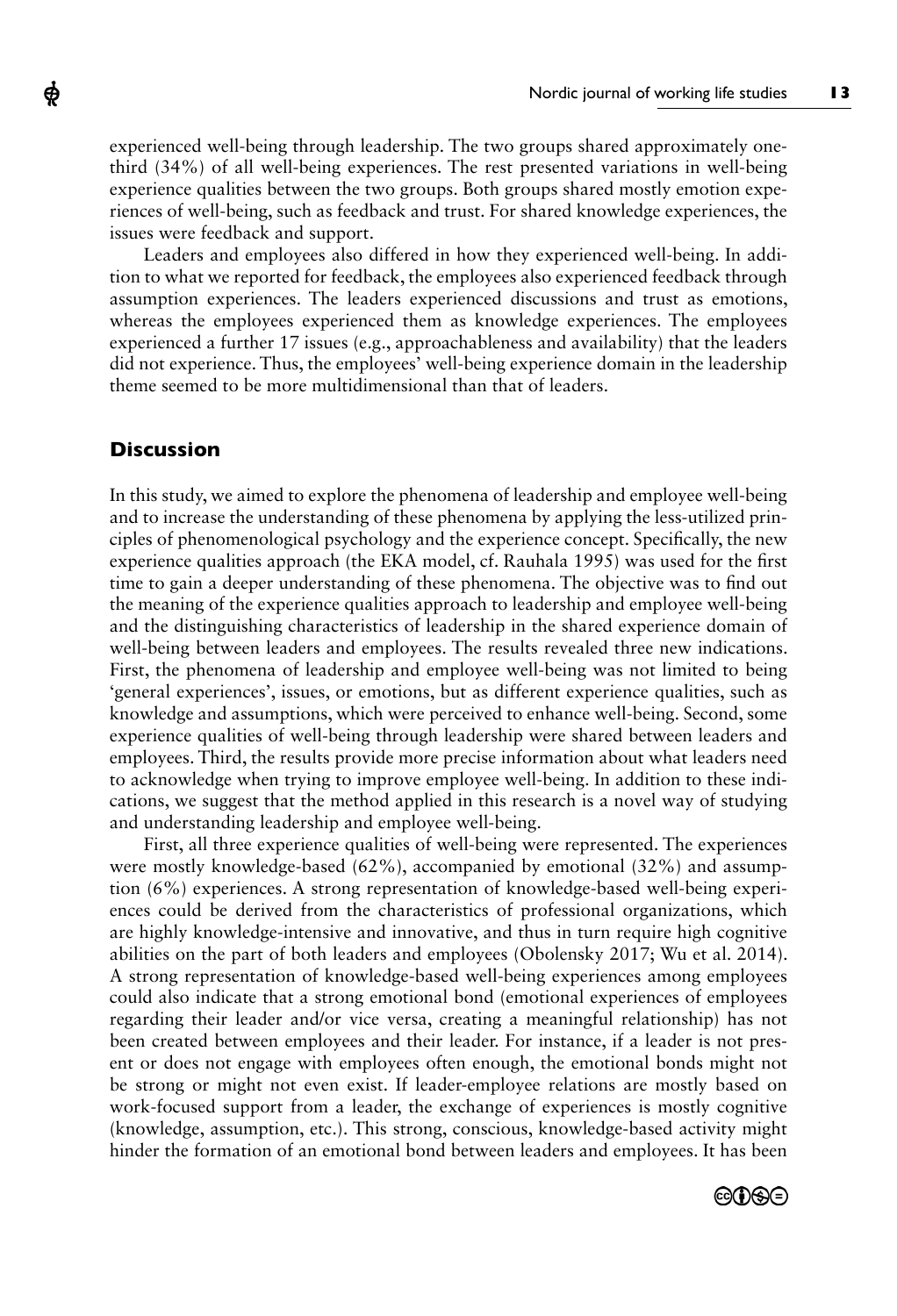stated that leadership practice is a powerful enhancer and the most essential facilitator of employee well-being (Inceoglu et al. 2018). According to this study, there are different experience-based ways of facilitating well-being through leadership.

Although knowledge-based well-being experiences dominated the leadership perspective, one-third were emotion-based well-being experiences. Compared to previous studies on leaders expressing positive emotions or executing certain behavior to infuence employees' emotional states in a positive way (e.g., Avolio et al. 2004; Glasø et al. 2018; Zineldin 2017), the results suggest that leaders' actions, such as providing feedback and creating trust between themselves and employees, also create positive emotions and thus enhance both leaders' and employees' well-being. For instance, most of the feedback-related experiences that enhanced well-being involved emotions. Even negative or confrontational feedback can create positive emotions and thus improve well-being. If there is a lack of positive feedback, then any kind of feedback from the leader might create positive outcomes for well-being because people appreciate recognition at work (van Dierendonck et al. 2004). Trust-related experiences were also mainly emotional experiences. Existing studies on how leaders attain employees' trust (Wang & Hsieh 2013) and on the connections between trust and well-being (Kelloway et al. 2012b) have not recognized different experience qualities.

Although assumption-based experiences were relatively unusual, they still added their own characteristics to the results. From the leadership perspective, feedback was also identifed as an assumption-based well-being experience, but only among employees. This could mean that the employees had not experienced feedback from their leader or that feedback was rarely provided, but that assumption of receiving (some form of) feedback created well-being for them. The assumption of receiving feedback could mean that a leader must give more or a certain kind of feedback. When the feedback experience actually happens, an assumption-based experience can turn into an emotion-based or a knowledge-based experience. Furthermore, the actual feedback could potentially end up reducing rather than improving well-being. This type of characteristic makes assumption-based experiences tricky for leaders because of the experiences' ambiguity. The role of assumptions has not been covered in the studies on employee well-being and leadership. Assumption as an experience quality is real and can create well-being, along with emotions and other cognitive experience qualities. Thus, assumption as a certain cognitive side of human functioning could also be in the mix of study approaches where leadership and employee well-being are concerned.

Second, the study revealed that leaders and employees could have the same experiences of well-being and leadership. This fnding highlighted an unusual way of viewing leadership and employee well-being. One commonly held sentiment is that people are all different and experience life and organizational events differently; however, this study revealed that people experience many issues with the same results (in this case, a state of well-being). The shared experiences between leaders and employees were mostly emotion-based, followed closely by knowledge-based experiences. Thus, it is possible for leaders and employees to have similar well-being experiences—for instance, through emotional and cognitive contagion (Barsade 2002; Degoey 2000; Hatfeld et al. 1994). It is also important to point out that this contagion or social exchange, when employees experience positive effects, can also infuence leaders' emotions, not just the other way around (Ilies et al. 2005). There were no shared assumption-based experiences because the leaders had no assumption-based experiences of well-being. Accordingly,

# ©OSO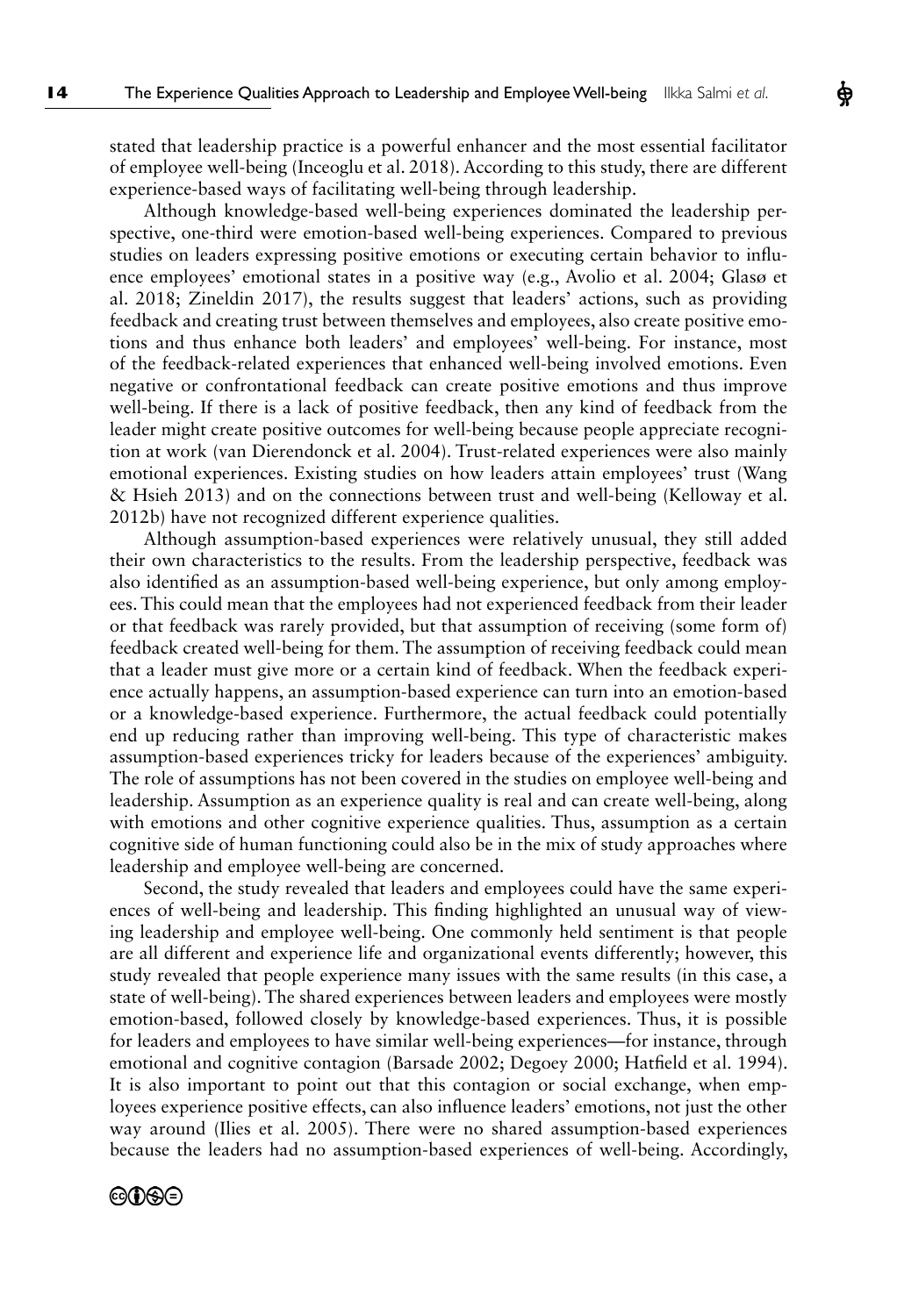the employees' own experience domain of well-being was more diverse and extensive (with more different well-being experiences and experience qualities) than the leaders' domain. This makes leadership and employee well-being more complicated for leaders, as a variety of issues affect employee well-being.

ф

Finally, we examined the presence of different experience qualities, as well as the shared and separate experience domains of well-being between leaders and employees. Our results indicate that the concept of leadership and employee well-being are even more complex in theory and more challenging to execute in practice than previously recognized. From the scientifc perspective, the experience qualities approach provides a new understanding of the phenomena of leadership and employee well-being. It is not just about issues in general or only emotions that create well-being (Avolio et al. 2004) but also other experience qualities, such as assumptions and knowledge experiences (Rauhala 1995). It is therefore vital to acknowledge a multidimensional experience approach in studies (Arthur et al. 2004; Rauhala 1995; Varela 1996). To gain a better understanding of the phenomena of leadership and employee well-being, all qualities or experience qualities other than emotions must be addressed in studies on the subject. It is also important to defne the term 'experience' when studying phenomena where people are involved, such as leadership and employee well-being (cf. Briner & Kiefer 2005), to make it clearer to the scientifc community what phenomena are really being studied.

Regarding Q2 and the shared well-being experience domain of leaders and employees, we would like to see more studies on fnding shared well-being experiences between the previously described parties. Examining whether there are shared well-being experiences between two or more parties can reveal more detailed dynamics of that work community's state of well-being. What experience qualities dominate the shared and distinct spheres of well-being? With regard to leadership and employee well-being, this type of data would help in choosing the right means for leading well-being in the workplace. Thus, in this sphere, the shared domain of experiences could be the subject of future studies, as it is already a rising feld of research in phenomenological organization studies (Henriques 2014).

From a practical standpoint, it can be challenging for leaders to cope with employees' experience qualities, but over time, the more leaders become familiar with and understand their employees and identify their different experience qualities, it becomes easier to create positive experiences for them and promote their well-being in a more positive way. The challenge is to identify different experience qualities in real time and act based on this information. To accomplish this, leadership practice must be suffciently inclusive to bring leaders and employees closer together, with leaders inviting employees to participate in discussions and decisions (Nembhard & Edmondson 2006). Leaders can make themselves available, open, and accessible to their employees in order to interact more actively with them, thereby fostering deeper relationships and inviting input from others (Carmeli et al. 2010; Gallegos 2014). This type of approach would give leaders a working platform to explore employees' different experience qualities and well-being, as it has been stated that inclusive leadership is positively related to employee well-being (Choi et al. 2017).

Experience qualities based on or driven by the leaders' actions should be present. This requires awareness of employees' different experience qualities in various work situations individually (Walter et al. 2012) and collectively (Sanchez-Burks & Huy 2009), as well as trying to address them accordingly. This information will give leaders the tools

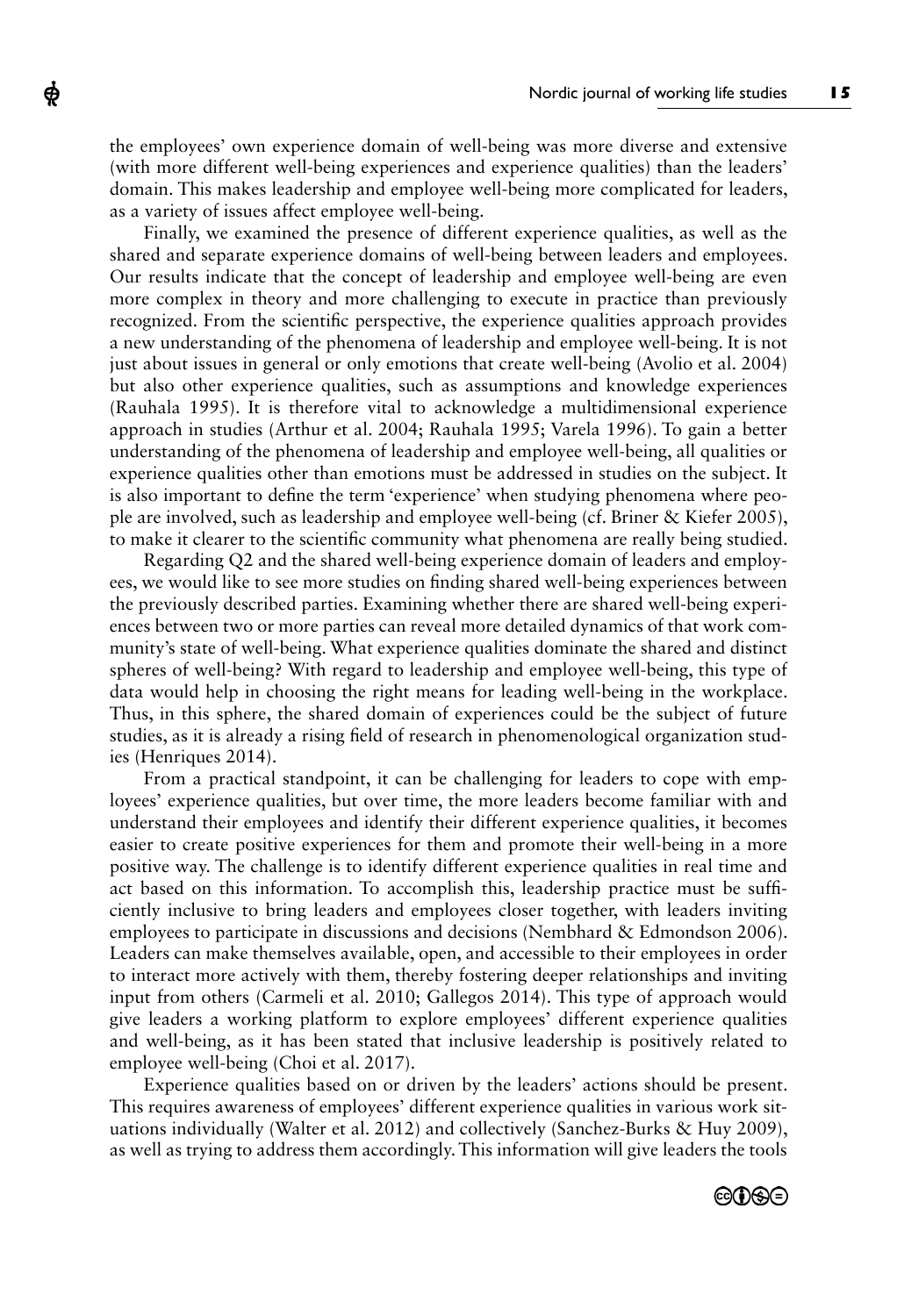to infuence employee well-being in more specifc ways. The most important action for a leader is not to deny employees' experiences but to cherish them.

Ф

In the context of identifying and utilizing the shared experience qualities of wellbeing between leaders and employees, leaders need to have a certain level of self-awareness of their experiences (Gardner et al. 2005). Self-awareness refers to leaders being cognizant of their experiences and true nature (Rahimnia & Sharifrad 2015); only then is it possible to identify their own experience qualities, recognize similar well-being experiences among their employees, and to foster these experiences. The shared experience domain of well-being between a leader and his or her employees can create a better sense of togetherness in an organization. It is important to be aware of this shared domain and all people's experiences, shared or unshared (Barsade & Gibson 2007; Diddams & Chang 2012). Some aspects of experiences are seen, heard, and felt, but others may be hidden and not reach the level of consciousness (Giorgi 1997). Thus, some latent possibilities among leaders and employees can be revealed only by understanding their authentic experiences and experience qualities. To identify and build on these shared experiences, the free expression of one's emotion, knowledge, and assumption experiences in the workplace is therefore desirable, as they can be contagious and shared (Barsade 2002; Hatfeld et al. 1994) in the same way as well-being. Shared experiences can diminish ambiguity between leaders and employees, giving rise to a stronger social identity between them (cf. Haslam et al. 2010; cf. Peng & Wang 2016).

Leaders can also encourage employees to practice self-awareness and self-leadership skills themselves (e.g., training). Self-leadership is an extension of self-awareness because it enables one to utilize experience-based knowledge with different cognitive and behavioral strategies (Manz & Neck 2004) without forgetting the role of emotions (Manz et al. 2016). By merging and fostering the shared experience domain, leaders and employees play important roles because they are part of the process of exchange (Hooper & Martin 2008). It is essential to understand that every individual is the potential object of another individual's experience domain.

#### **Limitations and future research paths**

The fndings of our study cannot be extended to wider populations and contexts, such as different types of organizations, without further research. Our subjectivity is also an issue, especially when conducting phenomenological research. We are aware of the role of interpretation when gathering and analyzing the data. No one can escape their previous conscious or unconscious experiences; however, we describe the participants' experiences as authentically as possible by abandoning the natural way of thinking about the examined phenomena.

We ended up examining the data through the EKA model, but other alternative experience qualities could have been utilized (cf. Rauhala 1995). We chose the EKA model because its experience qualities were clear and separate from one another by defnition and because it had interesting features (see the theory section above).

Phase 6 of the data analysis was not planned before the research process (planning, collecting, and analyzing the data), and it was conducted long after the original fve phases were undertaken. Consequently, this could have infuenced the results, as the data were originally collected from interviews without trying to bring out the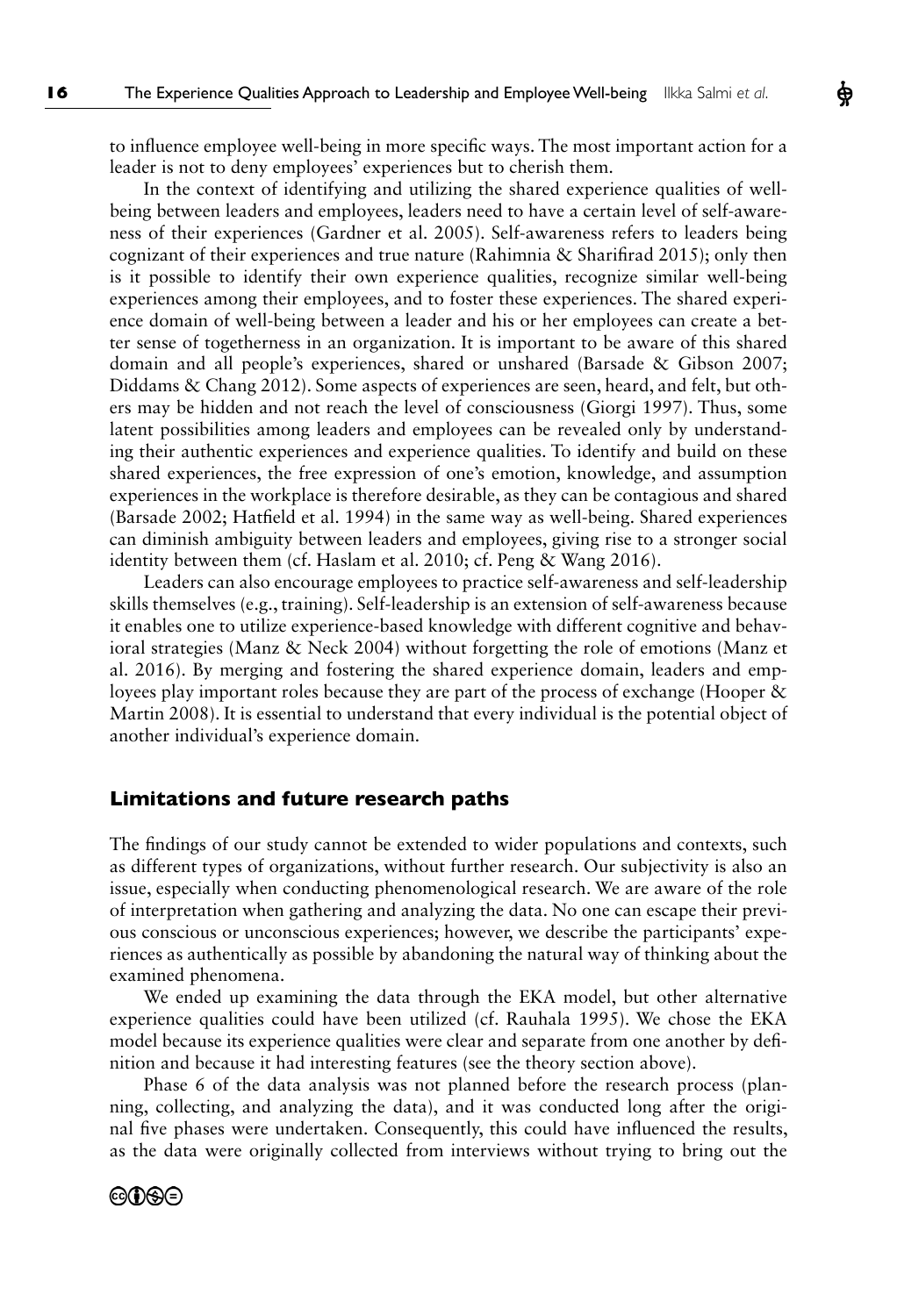different experience qualities (only experiences in general). However, the data indicated the presence of different experience qualities, and they were identifable. Overall, further research is needed to validate the fndings of this study.

Despite these limitations, our study makes a unique contribution to the understanding of leadership and employee well-being in organizations. The research data showed that our study's methodological approach helped identify the important fndings. Using experience-based research methods or approaches such as phenomenological psychology to examine these complex phenomena was necessary to expand the understanding of leadership and employee well-being. This study revealed the different experience qualities of well-being and leadership, as well as the experience domain shared by leaders and employees. At least two signifcant issues should be addressed: (1) The experience qualities approach utilized in this study can identify and reveal the true nature of not only the spheres of well-being and leadership but also other felds of organizations and life; and (2) the approach can manifest the characteristics needed for leadership practice to identify and successfully foster the positive shared experience domain of well-being between leaders and employees. First, as the experience qualities approach continues to be developed, it can be used to study other topics in addition to the well-being and leadership spheres. For instance, in organizations, topics such as digitalization, innovation, creativity, and competence can be examined through the experience qualities approach to discover how it might change our understanding of those issues. Other kinds of experience qualities, such as belief and intuition, can also be used to study these and other phenomena. For example, other studies (e.g., Downey et al. 2006) have focused on intuition but only as a solitary experience quality. A more holistic (multiple experience qualities) approach is needed to reveal the true experiences of people.

Second, as established in this study, leadership and employee well-being are complicated phenomena involving individuals' different experience qualities, as well as separate and shared experiences. We need to examine this dynamic in greater detail and scrutinize leadership practices to identify the best practices for leaders, to capitalize on these fndings, and to explore the meaning of shared experiences in different contexts and with other issues. The ratio of shared and separate experiences between leaders and employees or between other work groups and units can be the subject of future studies as well. Ultimately, strong research evidence will guide scholars and practitioners toward the best methods for leadership and well-being, as well as other important issues in organizations. We encourage researchers to follow these interesting pathways in future research.

# **Conclusion**

ф

In this study, we have demonstrated a novel method that identifes relationship between leaders' and employees' experiences and well-being. The result shows the meaningful contribution to the research literature as well-being through leadership is not experienced just as 'general experiences', issues, or emotions but as different experience qualities, such as knowledge and assumptions. As practical contribution, leaders and employees can share experience qualities of well-being that establish and promote the shared experience domain between them. In a dynamic professional organizational environment, it is not easy for leaders to identify their own and others' experience qualities, but it is important to recognize that they exist and affect employee well-being.

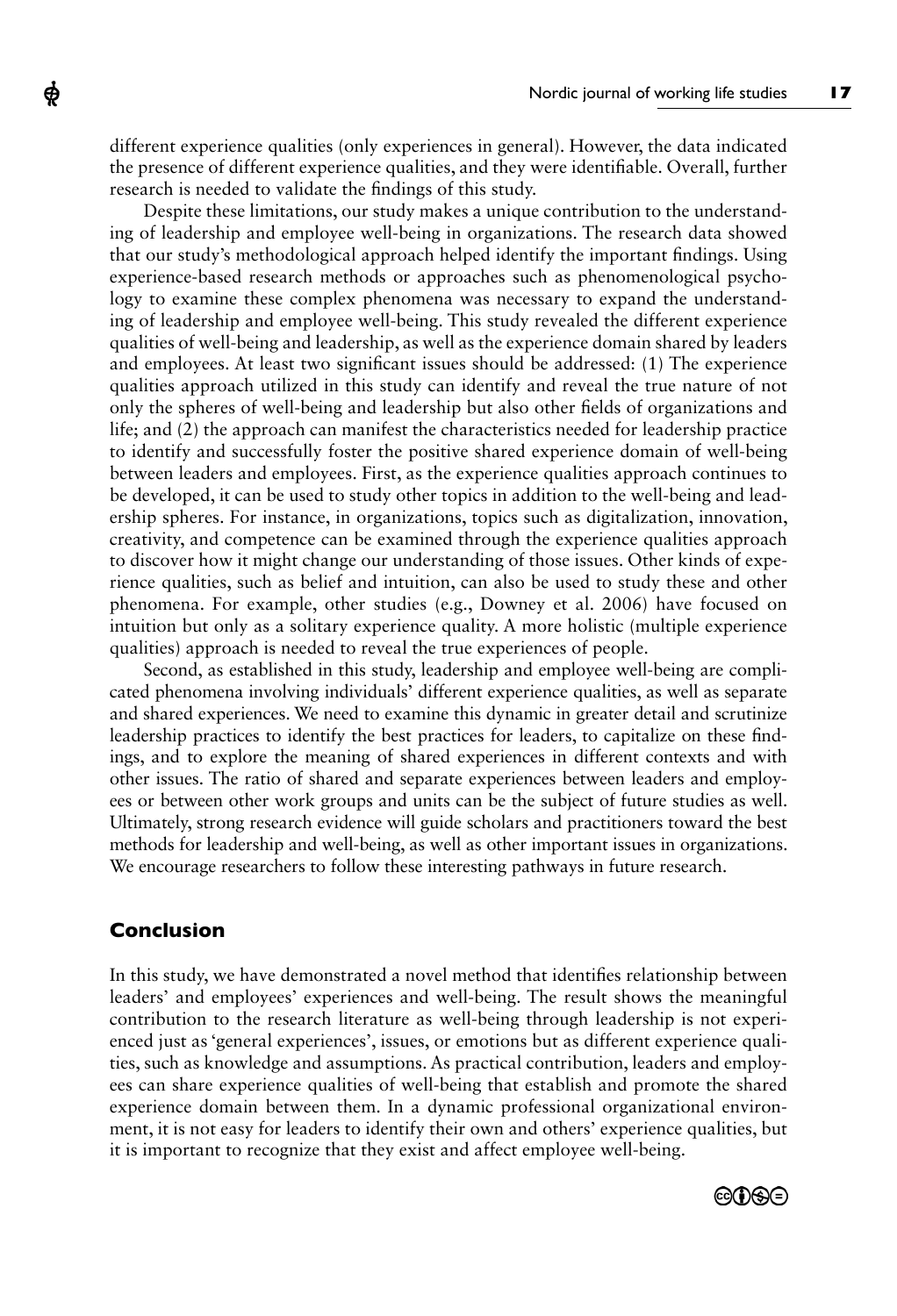Epistemologically, we also want to emphasize the importance of defning the term 'experience' when studying any human functioning, such as leadership and employee well-being or how people experience well-being or emotions. Hopefully, the present study, along with other experience-based studies, will generate a renewed interest in the experience qualities that people share in organizations. Thus, both organization and leadership studies and practitioners in the workplace should address the so-called 'blind spot' and shed some light on it.

#### **References**

@O\$O

- Argote, L. & Miron-Spektor, E. (2011). Organisational learning: from experience to knowledge, Organisational Science 22(5): 1123–1137. doi: http://dx.doi.org/10.1287/orsc.1100.0621
- Arnold, K. A. (2017). Transformational leadership and employee psychological well-being: a review and directions for future research, Journal of Occupational Health Psychology, 22(3): 381–393. doi: https://doi.org/10.1037/ocp0000062
- Arthur, W. B., Day, J., Jaworski, J., Jung, M., Nonaka, I., Scharmer, C. O., & Senge, P. M. (2004). Illuminating the blind spot: leadership in the context of emerging worlds, McKinsey-Society for Organisational Learning (SoL) Leadership Project (1999–2000).
- Avey, J. B., Avolio, B. J., & Luthans, F. (2011). Experimentally analyzing the impact of leader positivity and performance, The Leadership Quarterly 22(2): 282–294. doi: http://dx.doi. org/10.1016/j.leaqua.2011.02.004
- Avolio, B. J., Gardner, W. L., Walumbwa, F. O., Luthans, F., & May, D. R. (2004). Unlocking the mask: a look at the process by which authentic leaders impact follower attitudes and behaviors, The Leadership Quarterly 15(6): 801–823. doi: http://dx.doi.org/10.1016/j. leaqua.2004.09.003
- Barsade, S. G. (2002). The ripple effect: emotional contagion and its infuence on group behavior, Administrative Science Quarterly 47(4): 644–675. doi: http://dx.doi.org/10.2307/3094912
- Barsade, S. G. & Gibson, D. E. (2007). Why does affect matter in organisations? Academy of Management Perspectives 21(1): 36–59. doi: http://dx.doi.org/10.5465/AMP.2007.24286163
- Bono, J. E. & Ilies, R. (2006). Charisma, positive emotions and mood contagion, The Leadership Quarterly 17(4): 317–334. doi: http://dx.doi.org/10.1016/j.leaqua.2006.04.008
- Briner, R. B. & Kiefer, T. (2005). Research into the experience of emotion at work: defnitely older, but are we any wiser? In N. M. Ashkanasy, C. Hartel, & W. Zerbe (eds.), The Effect of Affect in Organizational Settings—Research on Emotion in Organizations, 289−315, Oxford: Elsevier/JAI Press. doi: https://doi.org/10.1016/S1746-9791(05)01112-0
- Carmeli, A., Reiter-Palvon, R., & Ziv, E. (2010). Inclusive leadership and employee involvement in creative tasks in the workplace: the mediating role of psychological safety, Creativity Research Journal 22(3): 250–260. doi: http://dx.doi.org/10.1080/10400419.201 0.504654
- Choi, S. B., Tran, T. B. H., & Kang, S-W. (2017). Inclusive leadership and employee wellbeing: the mediating role of person-job ft, Journal of Happiness Studies 18: 1877–1901. doi: http://dx.doi.org/10.1007/s10902-016-9801-6
- Coates, P. & Coleman, S. (2015). Phenomenal Qualities: Sense, Perception and Consciousness, Oxford: Oxford University Press.
- Csikszentmihalyi, M. (2014). Toward a psychology of optimal experience. In M. Csikszentmihalyi (ed.), Flow and the Foundations of Positive Psychology, 209–226, Dordrecht, Netherlands: Springer. doi: http://dx.doi.org/10.1007/978-94-017-9088-8\_14
- Dahlberg, K., Dahlberg, H., & Nyström, M. (2008). Refective Lifeworld Research, Lund, Sweden: Studentlitteratur.

Ф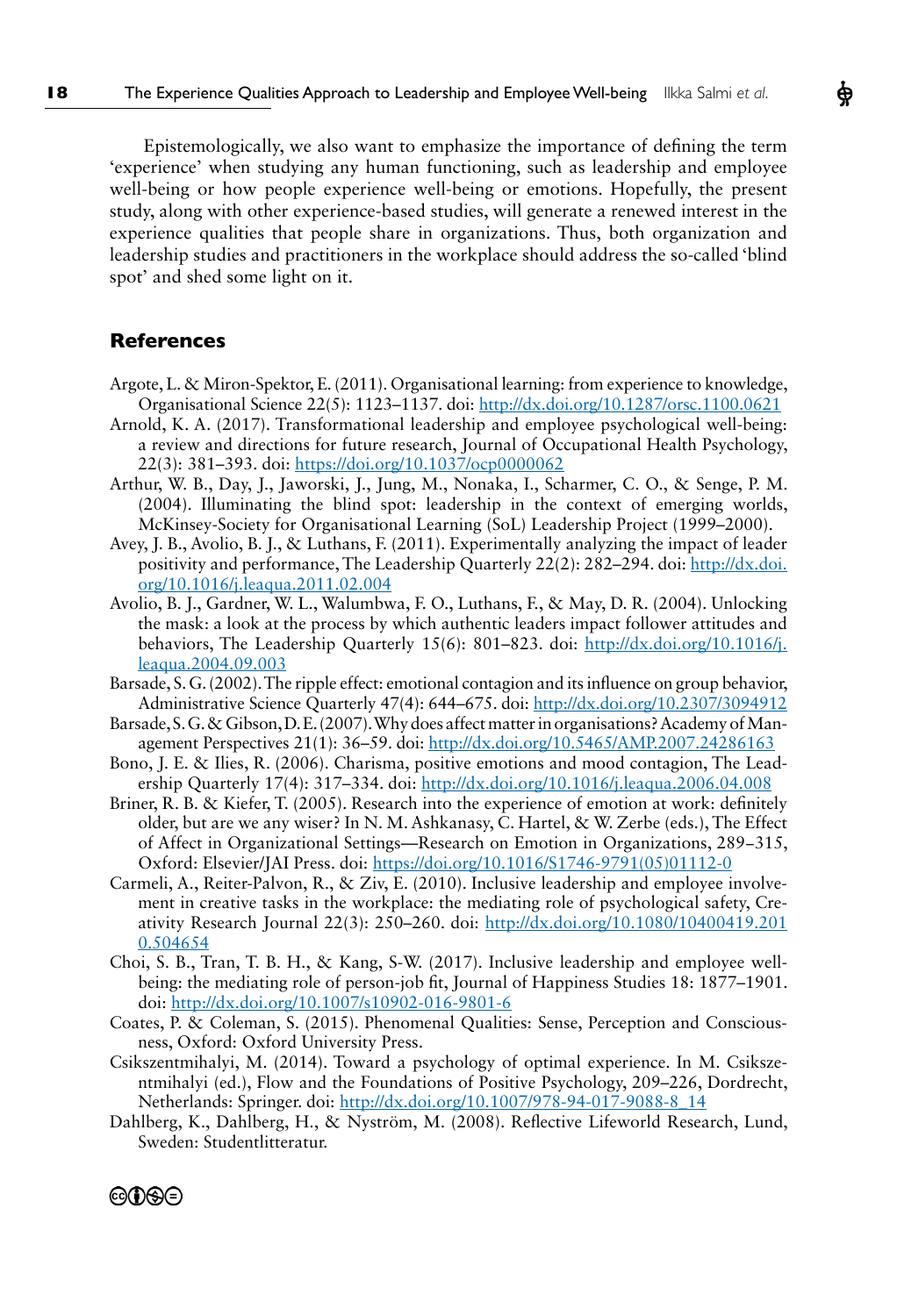Degoey, P. (2000). Contagious justice: exploring the social construction of justice in organizations, Research in Organizational Behavior 22: 51–102. doi: http://dx.doi.org/10.1016/ S0191-3085(00)22003-0

ф

- Dewar, J. A., Builder, C. H., Hix, W. M., & Levin, M. H. (1993). Assumption-based Planning. A Planning Tool for Very Uncertain Times, Santa Monica: Rand.
- Diddams, M. & Chang, G. C. (2012). Only human: exploring the nature of weakness in authentic leadership, The Leadership Quarterly 23(3): 593–603. doi: http://dx.doi. org/10.1016/j.leaqua.2011.12.010
- Donaldson-Feilder, E., Munir, F., & Lewis, R. (2013). Leadership and employee wellbeing. In H. S. Leonard, R. Lewis, A. M. Freedman, & J. Passmore (eds.), The Wiley-Blackwell handbook of the psychology of leadership, change, and organizational development, 155–173, Chichester, UK: John Wiley and Sons, Ltd.
- Downey, L. A., Papageorgiou, V., & Stough, C. (2006). Examining the relationship between leadership, emotional intelligence and intuition in senior female managers, Leadership & Organization Development Journal 27(4): 250–264. doi: http://dx.doi. org/10.1108/01437730610666019
- Epstude, K. & Mussweiler, T. (2009). What you feel is how you compare: how comparisons influence the social induction of affect, Emotion 9(1):  $1-14$ . doi: http://dx.doi. org/10.1037/a0014148
- Finnish Ministry of Employment and the Economy (2011). No. 621/2011 Mining Act Issued in Helsinki 10 June 2011.
- Finnish Ministry of Social Affairs and Health (2001). No. 1383/2001 Occupational Health Care Act. Issued in Helsinki on 21 December 2001.
- Fredrickson, B. L. (2001). The role of positive emotions in positive psychology: the broadenand-build theory of positive emotions, American Psychologist  $56(3)$ : 218–226. http:// dx.doi.org/10.1037/0003-066X.56.3.218
- Gallegos, P. V. (2014). The work of inclusive leadership. In B. M. Ferdman & B. R. Deane (eds.), Diversity at Work: The Practice of Inclusion, 177–202, San Francisco: Jossey-Bass. doi: http://dx.doi.org/10.1002/9781118764282.ch6
- Gardner, W. L., Avolio, B. J., Luthans, F., May, D. R., & Walumbwa, F. (2005). "Can you see the real me?" A self-based model of authentic leader and follower development, The Leadership Quarterly 16(3): 343-372. doi: http://dx.doi.org/10.1016/j.leaqua. 2005.03.003
- Giorgi, A. (1997). The theory, practice and evolution of the phenomenological method as a qualitative research, Journal of Phenomenological Psychology 28: 235–260.
- Glasø, L., Skogstad, A., Notelaers, G. & Einarsen, S. (2018). Leadership, affect and outcomes: symmetrical and asymmetrical relationships, Leadership & Organization Development Journal 39(1): 51-65. doi: http://dx.doi.org/10.1108/LODJ-08-2016-0194
- Glasø, L., Notelaers, G. & Skogstad, A. (2011). The importance of followers' emotions in effective leadership, Scandinavian Journal of Organizational Psychology 3(2): 17–31. doi: https://biopen.bi.no/bi-xmlui/handle/11250/93618
- Haslam, S. A., Reicher, S. D., & Platow, M. J. (2010). The New Psychology of Leadership Identity, Infuence and Power, Brighton: Psychology Press.
- Hatfeld, E., Cacioppo, J. T., & Rapson, R. L. (1994). Emotional Contagion, Paris: Cambridge University Press.
- Henriques, G. (2014). In search of collective experience and meaning: a transcendental phenomenological methodology for organizational research, Human Studies 37(4): 451–468. doi: http://dx.doi.org/10.1007/s10746-014-9332-2
- Hooper, D. T. & Martin, R. (2008). Beyond personal leader-member exchange (LMX) quality: the effects of perceived LMX variability on employee reactions, The Leadership Quarterly 19(1): 20–30. doi: http://dx.doi.org/10.1016/j.leaqua.2007.12.00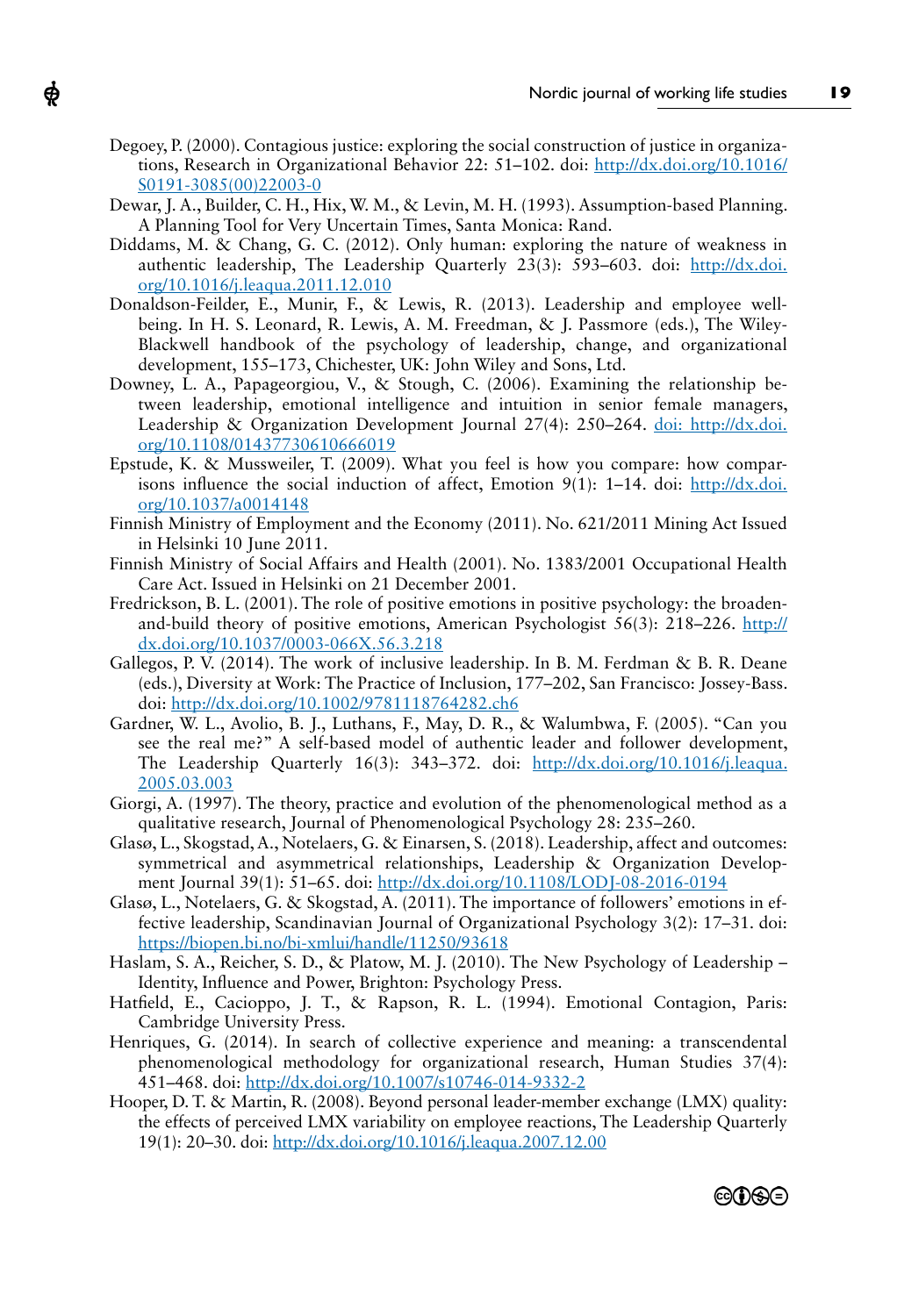- Ilies, R., Morgeson, F. P., & Nahrgang, J. D. (2005). Authentic leadership and eudaemonic well-being: understanding leader-follower outcomes, The Leadership Quarterly 16(3): 373–394. doi: http://dx.doi.org/10.1016/j.leaqua.2005.03.002
- Inceoglu, I., Thomas, G., Chu, C., & Plans, D. (2018). Leadership behavior and employee well-being: an integrated review and a future research agenda, The Leadership Quarterly 29(1): 179–202. doi: https://doi.org/10.1016/j.leaqua.2017.12.006
- Kalshoven, K. & Boon, C. T. (2012). Ethical leadership, employee well-being, and helping the moderating role of human resource management, Journal of Personnel Psychology 11(1): 60–68. doi: http://dx.doi.org/10.1027/1866-5888/a000056
- Kelloway, E. K., Weigand, H., McKee, M. C., & Das, H. (2012a). Positive leadership and employee well-being, Journal of Leadership and Organisational Studies 20(1): 107–117. doi: http://dx.doi.org/10.1177/1548051812465892
- Kelloway, E. K., Turner, N., Barling, J., & Loughlin, C. (2012b). Transformational leadership and employee psychological well-being: the mediating role of employee trust in leadership, Work Stress 26(1): 39–55. doi: http://dx.doi.org/10.1080/02678373.2012.660774
- Kernis, M. H. (2003). Toward a conceptualization of optimal self-esteem, Psychological Inquiry 14(1): 1–26. doi: http://dx.doi.org/10.1207/S15327965PLI1401\_01
- Landridge, R. (2007). Phenomenological Psychology Theory, Research and Method, Harlow: Pearson Education.
- Liu, J., Siu, O.-L., & Shi, K. (2010). Transformational leadership and employee well-being: the mediating role of trust in the leader and self-effcacy, Applied Psychology 59(3): 454–479. doi: http://dx.doi.org/10.1111/j.1464-0597.2009.00407.x
- Loukzadeh, Z. & Bafrooi, N. M. (2013). Association of coping style and psychological wellbeing in hospital nurses, Journal of Caring Science, 2(4): 313-319. doi: http://dx.doi. org/10.5681/jns.2013.037
- Lyly-Yrjäläinen, M. (2019). Working Life Barometer 2018, Helsinki: Ministry of Economic Affairs and Employment of Finland.
- Manz, C., Houghton, J. D., Neck, C. P., Fugate, M., & Pearce, C. (2016). Whistle while you work: toward a model of emotional self-leadership, Journal of Leadership & Organizational Studies 23(4): 374-386. doi: http://dx.doi.org/10.1177/1548051816655993
- Manz, C. & Neck, C. (2004). Mastering Self-Leadership: Empowering Yourself for Personal Excellence, Upper Saddle River: Pearson Prentice-Hall.
- March, J. G. (2010). The Ambiguities of Experience, New York: Cornell University Press.
- Maxwell, J. A. (2010). Using numbers in qualitative research, Qualitative Inquiry 16(6): 475–482. doi: http://dx.doi.org/10.1177/1077800410364740
- Muhonen, T., Jönsson, S., Denti, L., & Chen, K. (2013). Social climate as a mediator between leadership behavior and employee well-being in a cross-cultural perspective, Journal of Management Development 32(10): 1040-1055. doi: https://doi.org/10.1108/JMD-02-2012-0034
- Mulligan, K. & Scherer, K. R. (2012). Toward a working defnition of emotion, Emotion Review 4(4): 345–357. doi: http://dx.doi.org/10.1177/1754073912445818
- Nembhard, I. M. & Edmondson, A. C. (2006). Making it safe: the effects of leader inclusiveness and professional status on psychological safety and improvement efforts in health care teams, Journal of Organizational Behaviour 27(7): 941–966. doi: http://dx.doi. org/10.1002/job.413
- Norlyk, A. & Harder, I. (2010). What makes a phenomenological study phenomenological? An analysis of peer-reviewed empirical nursing studies, Qualitative Health Research 20(3): 420-431. doi: http://dx.doi.org/10.1177/1049732309357435
- Obolensky, N. (2017). Complex Adaptive Leadership: Embracing Paradox and Uncertainty, London: Routledge. doi: http://dx.doi.org/10.4324/9781315264929
- Olson, T. (2000). Numbers, narratives, and nursing history, Social Science Journal 37(1): 137–144. doi: https://doi.org/10.1016/S0362-3319(99)00060-9

©OSO